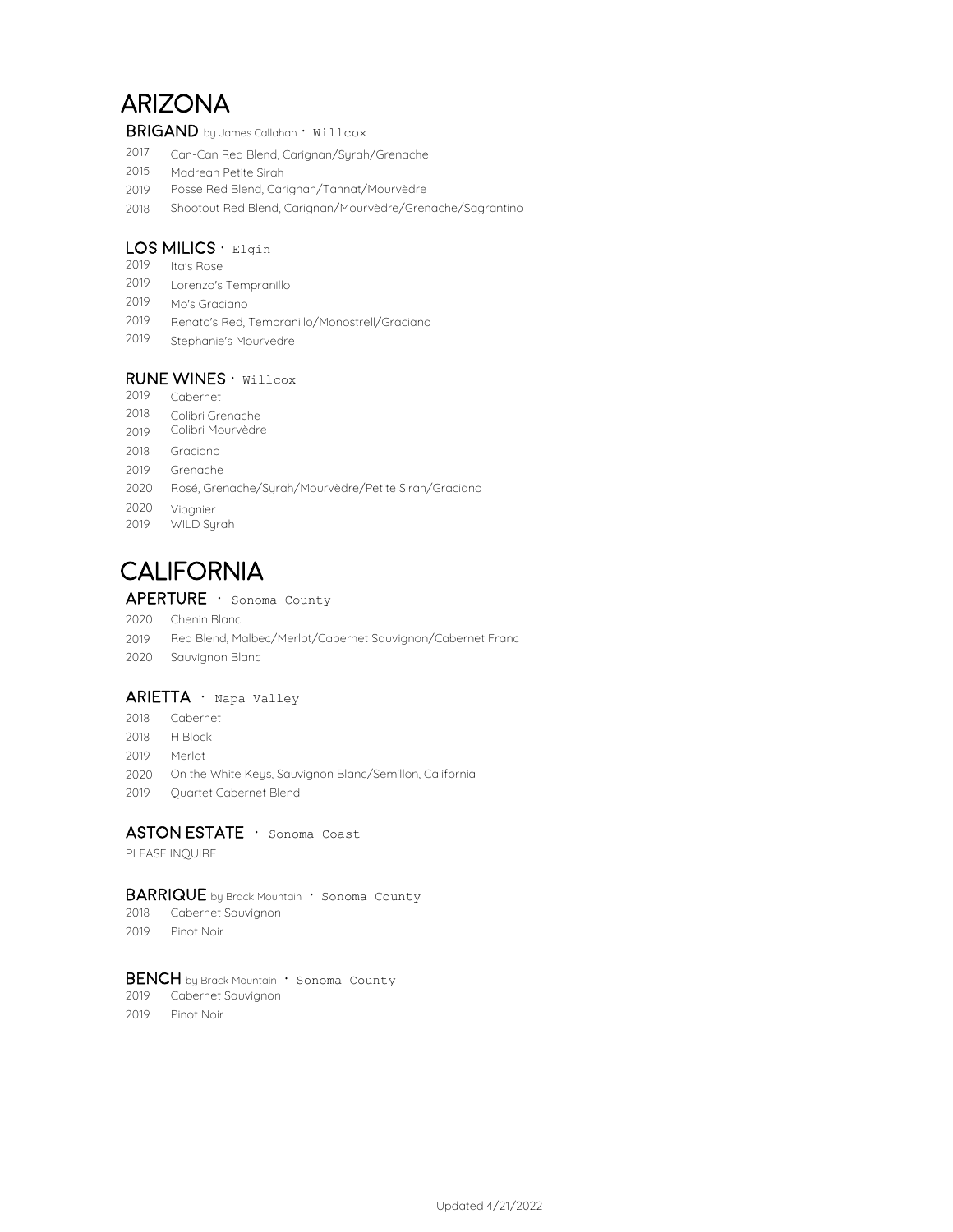#### $BREA \cdot$  Paso Robles  $\cdot$  Santa Lucia Highlands

- 2020 Cabernet Sauvignon, Margarita Vineyard, Paso Robles
- 2020 Chardonnay, Santa Lucia Highlands

#### **BRICK & MORTAR**  $\cdot$  california

| <b>NV</b> | Blanc, Chenin Blanc/Chardonnay         | 375ml can |
|-----------|----------------------------------------|-----------|
| <b>NV</b> | Blanc Bubbles, Chenin Blanc/Chardonnay | 375ml can |
| <b>NV</b> | Rosé, Surah                            | 375ml can |
| <b>NV</b> | Rosé Bubbles, Surah                    | 375ml can |
| <b>NV</b> | Rouge, Cabernet Franc/Pinot Noir/Surah | 375ml can |

#### CARACCIOLI CELLARS · Santa Lucia Highlands

2016 Brut Cuvée

2016 Brut Rosé

#### CASA PIENA· Napa Valley

PLEASE INQUIRE

#### COMBE · Ballard Canyon

2020 Pet Nat, Trousseau

#### $CORISON \cdot$  Napa Valley

- 2017 Kronos Vineyard Cabernet
- 2017 1.5L Kronos Vineyard Cabernet
- 2018 Napa Valley Cabernet
- 2016 1.5L Napa Valley Cabernet

## cruse wine co.

- 2017 Alder Springs Blanc de Noirs, Pinot Noir
- 2018 Alder Springs Tannat
- 2020 Deming Sparkling Valdiguie
- 2018 Evangelho Carignan, Contra Costa
- 2019 Monkey Jacket, Valdiguié/Carignan/Tannat, North Coast
- 2019 Rancho Chimiles Valdiguie, Napa Valley
- 2020 Ricci Sparkling St Laurent, Carneros
- NV Tradition Sparkling, Chardonnay/Pinot Noir

## DI COSTANZO · Napa Valley

- 2019 DI CO Napa Cabernet
- 2018 Farella Cabernet Sauvignon, Coombsville

### EMERSON BROWN WINES · Napa Valley

- 2019 Napa Valley Cabernet
- 2018 Oakville Cabernet

## ES OKAY · Mendocino

- 2020 Red, Merlot/Cabernet Sauvignon/Grenache
- 2021 Rosé, Merlot/Trousseau
- 2020 White, Grenache Blanc/Pinot Blanc/Chenin Blanc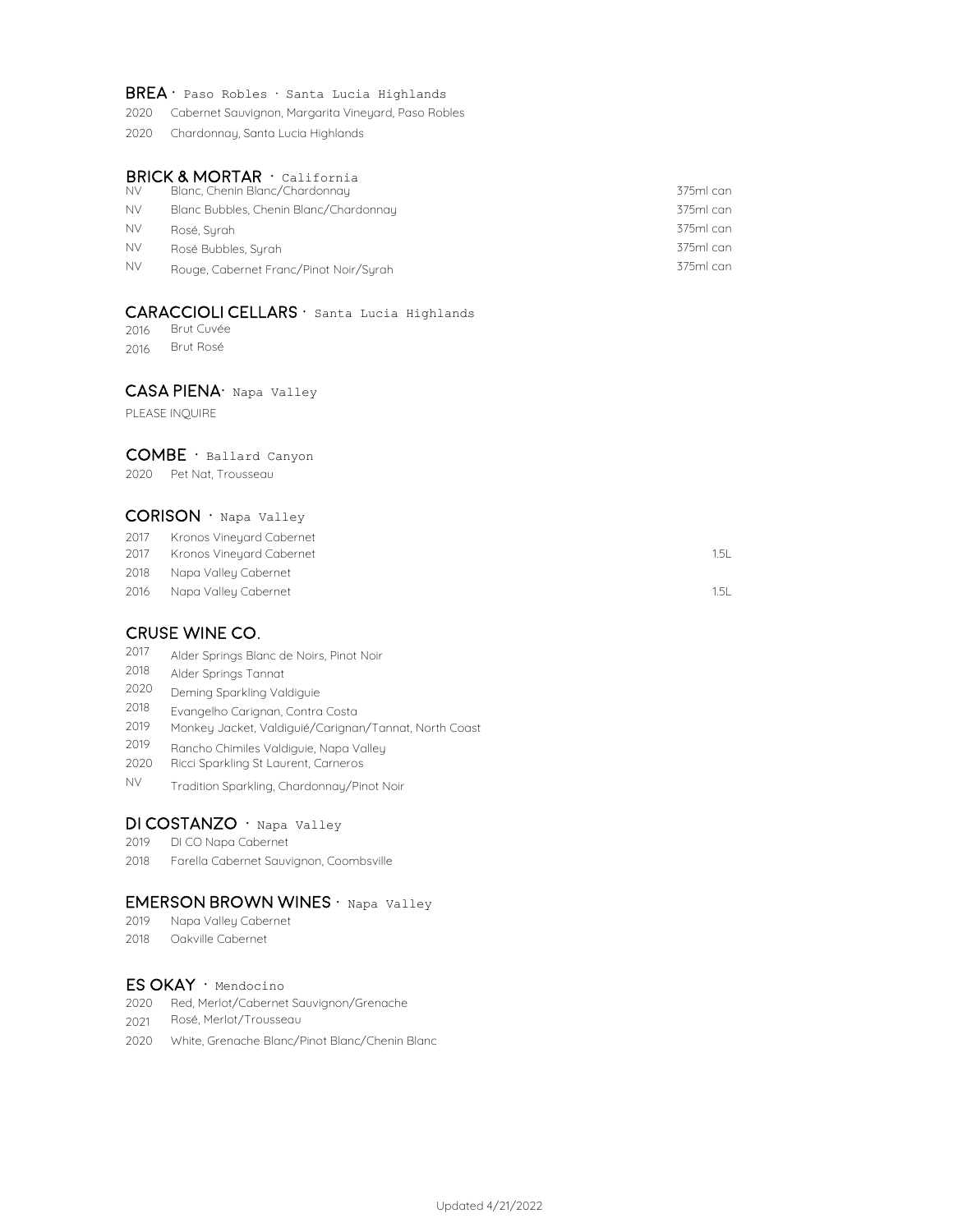#### FABLE by Brack Mountain · California

- Cabernet Sauvignon
- Chardonnay
- Pinot Noir

#### GRAY RANDOLPH · Napa Valley

- Mountain Cabernet
- Valley Cabernet

#### HIRSCH · Sonoma Coast

- Bohan-Dillon Pinot Noir
- Chardonnay
- Raschen Ridge Pinot Noir
- Reserve Pinot Noir
- San Andreas Pinot Noir
- WEST Ridge Pinot Noir

#### I BRAND & FAMILY · Monterey County

- Bates Cab Franc
- Bayly Cab Franc
- Enz Mourvedre
- Fellom Ranch Cabernet Sauvignon

#### JOLIE-LAIDE · California

 North Coast Syrah Shake Ridge GSMV Sonoma Pinot Gris TNCPG Red

## KINSMAN EADES · Napa Valley

PLEASE INQUIRE

#### LA MAREA by Ian Brand · Monterey County

Albariño

## LARKMEAD · Napa Valley

- Napa Cabernet
- Firebelle, Merlot/Cabernet/Petit Verdot
- Lillie Sauvignon Blanc
- Solari Cabernet
- The Lark Cabernet

### LAW ESTATE · Paso Robles

- Audacious, Grenache/Carignan/Cab Sauv/Syrah
- Beguiling, Grenache/Syrah
- Soph, Roussanne/Marsanne/Clairette Blanche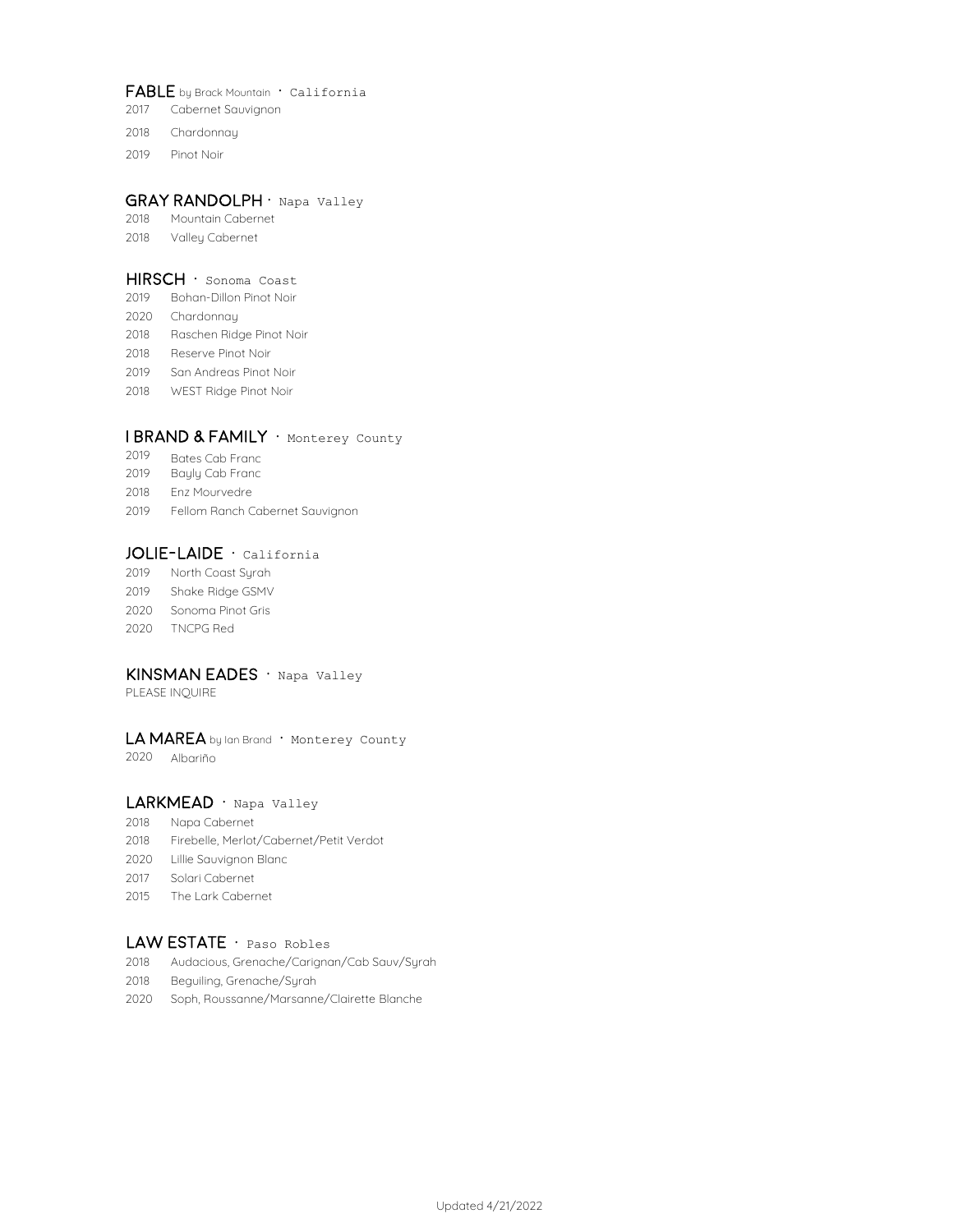### LIEU DIT · Santa Barbara

- 2020 Cabernet Franc
- 2019 Chenin Blanc
- 2020 Franc de Pied Cabernet Franc
- 2016 Gamay
- 2021 Melon de Bourgogne
- 2021 Rose of Cab Franc
- 2020 Sans Soufre Cabernet Franc
- 2019 Sauvignon Blanc

## $LILLIAN \cdot$  Santa Barbara

PLEASE INQUIRE

#### LIOCO · Mendocino · Sonoma

- 2018 Estero Chardonnay
- 2019 Indica Red, Carignan
- 2018 Laguna Pinot Noir, Sonoma Coast
- 2020 Mendo Pinot Noir
- 2018 Sativa
- 2020 SoCo Chardonnay, Sonoma County

#### L'OLIVETO by Brack Mountain · Russian River Valley

- 2019 Pinot Noir
- 2020 Rosé of Pinot Noir

#### MARINE LAYER · Sonoma Coast

PLEASE INQUIRE

## MATIAS by Brack Mountain · Carneros · Napa Valley · Russian River Valley

- 2019 Cabernet
- 2019 Chardonnay
- 2019 Pinot Noir

#### MATTHEW WALLACE · Napa Valley

- 2019 Napa Valley Cabernet Sauvignon
- 2018 Regusci Block 1 Cabernet Sauvignon
- 2019 Sauvignon Blanc

#### MATTHIASSON · Napa Valley

- 2020 Linda Vista Chardonnay
- 2019 Napa Cabernet
- NV Napa Valley Sweet Vermouth No. 5
- 2018 Phoenix Vineyard Cabernet
- 2021 1.5L Rosé, Grenache/Syrah/Mourvedre/Counoise
- 2021 Rosé, Grenache/Syrah/Mourvedre/Counoise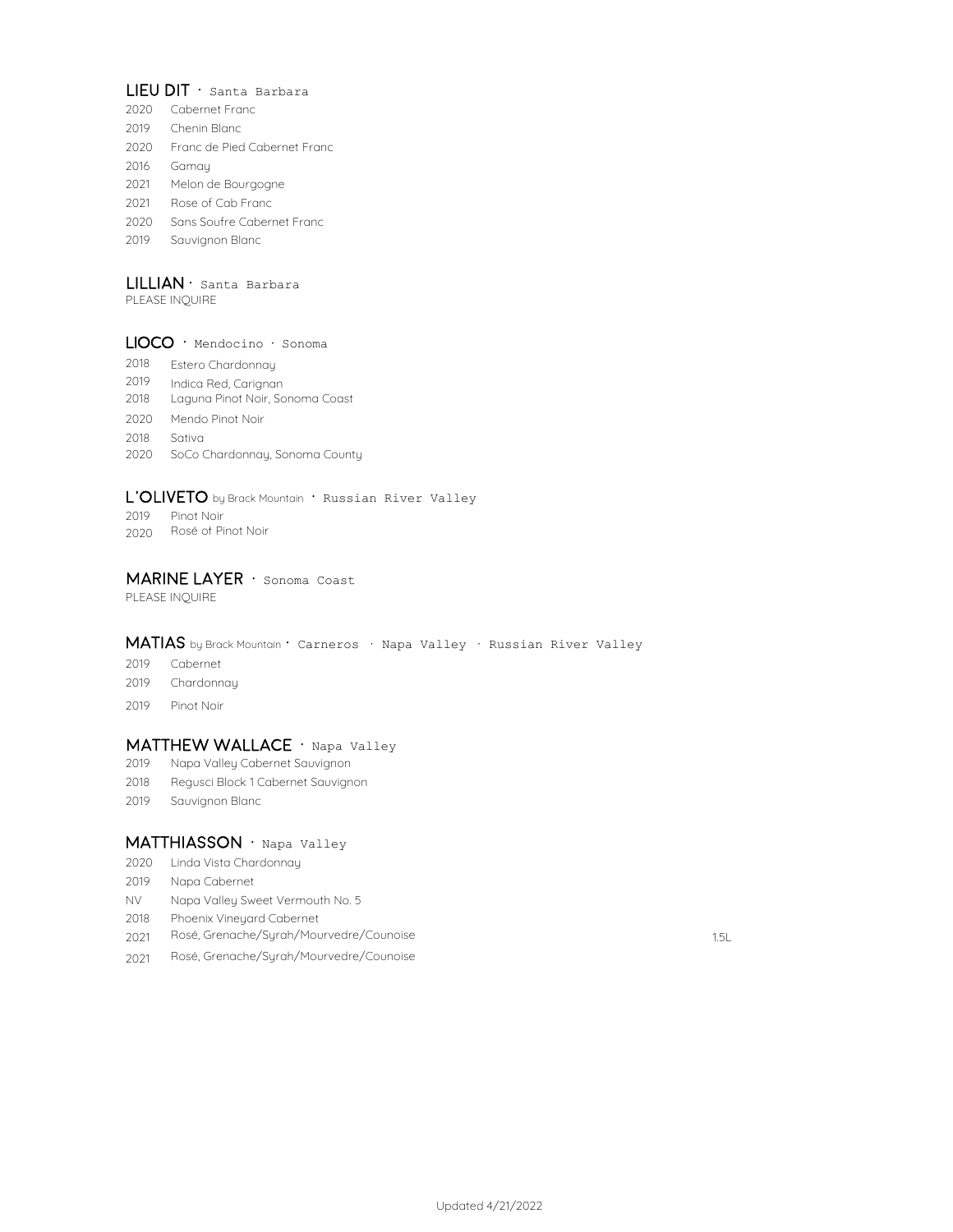#### MCPRICE MYERS · Paso Robles

- Beautiful Earth Red, Syrah/Grenache/Mourvedre
- Beautiful Earth White, Clairette Blanche/Grenache Blanc
- Bull by the Horns Cabernet Sauvignon
- High on the Hog Red, GSM/Petite Sirah/Graciano
- Pound for Pound Zinfandel

#### MENDING WALL · Napa Valley

- Napa Valley Cabernet Sauvignon
- Palisades Vineyard Petite Sirah
- Stone on Stone White Blend, Sauvignon Blanc/Semillon
- 1.5L Tournahu Vineyard Cabernet Sauvignon

#### MOUNT EDEN VINEYARDS · Santa Cruz Mountains

- Domaine Eden Cabernet
- Domaine Eden Chardonnay
- Domaine Eden Pinot Noir
- Mount Eden Estate Cabernet
- Mount Eden Estate Chardonnay
- Mount Eden Estate Pinot Noir
- Mount Eden Wolff Vineyard Chrdonnay

## ONCE & FUTURE · Sonoma County · Napa Valley · Contra Costa

PLEASE INQUIRE

## PAVETTE · California

- Cabernet Sauvignon
- Chardonnay
- Pinot Noir
- Sauvignon Blanc

### Pax · North Coast **·** Mendocino County · Sierra Foothills

- Buddha's Dharma Vineyard, Chenin Blanc
- North Coast, Syrah
- Sonoma Coast, Syrah
- Sonoma Hillsides, Syrah
- The Bench Vineyard, Syrah
- The Vicar Red, Grenache/Mourvèdre
- Trousseau Gris

#### PAYDIRT · California

Going for Broke Zinfandel Blend

PILCROW · Napa Valley

PLEASE INQUIRE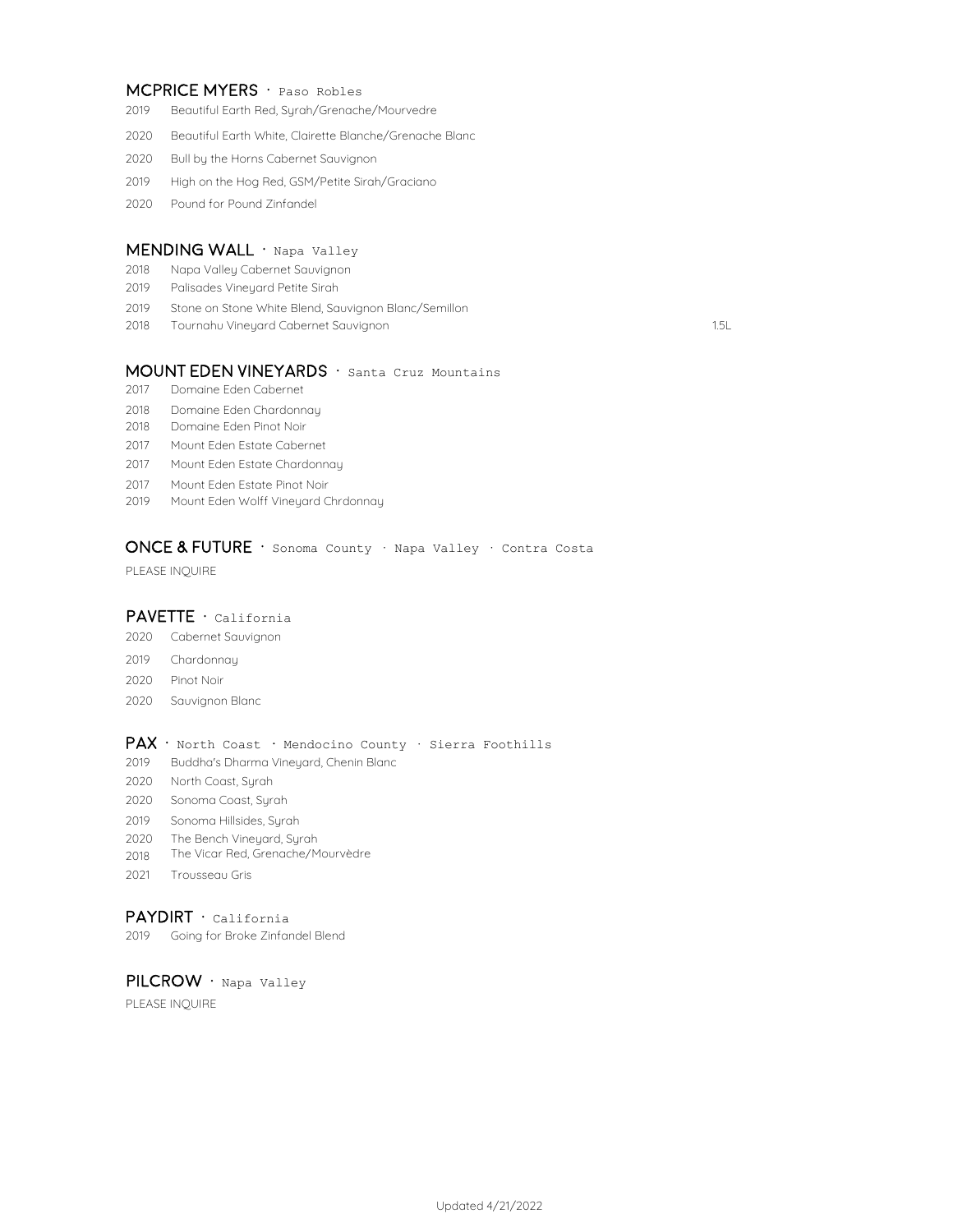## PISONI ESTATE AND LUCIA VINEYARDS · Santa Lucia Highlands

- Lucia Garys' Pinot Noir
- Lucia SLH Chardonnay
- Lucia SLH Pinot Noir
- Lucia Soberanes Chardonnay
- Lucia Soberanes Pinot Noir
- Lucia Soberanes Syrah
- Lucy Pico Blanco
- Lucy Rosé of Pinot Noir

## $POE \cdot$  Sonoma County

- Sparkling Rose of Pinot Meunier
- Van der Kamp Pinot Meunier

## P'TIT PAYSAN by Ian Brand · Central Coast

- Cabernet Sauvignon
- Pape Red, Grenache/Syrah/Mourvedre/Counoise

#### RACINES · Santa Rita Hills

- Bentrock Chardonnay
- La Rinconada Pinot Noir
- Sanford & Benedict Chardonnay
- Sanford & Benedict Pinot Noir
- Santa Rita Hills Chardonnay
- Santa Rita Hills Pinot Noir
- Wenzlau Chardonnay

#### ROOTDOWN · Cole Ranch Vineyard · Mendocino

- Cole Ranch Pinot Noir
- Cole Ranch R2 Riesling
- 2019 In 3's Blanc
- Sangiuvese Rd
- Trousseau Red
- Trousseau Rose

#### SANDHI · Santa Barbara County

- Central Coast Chardonnay
- Sta Rita Hills Chardonnay
- Sta Rita Hills Pinot Noir

#### SCHOLAR & MASON by Brack Mountain · Napa Valley

Cabernet Sauvignon

#### SNOWDEN · Napa Valley

- Brothers Cabernet
- MK Cabernet Franc
- The Ranch Cabernet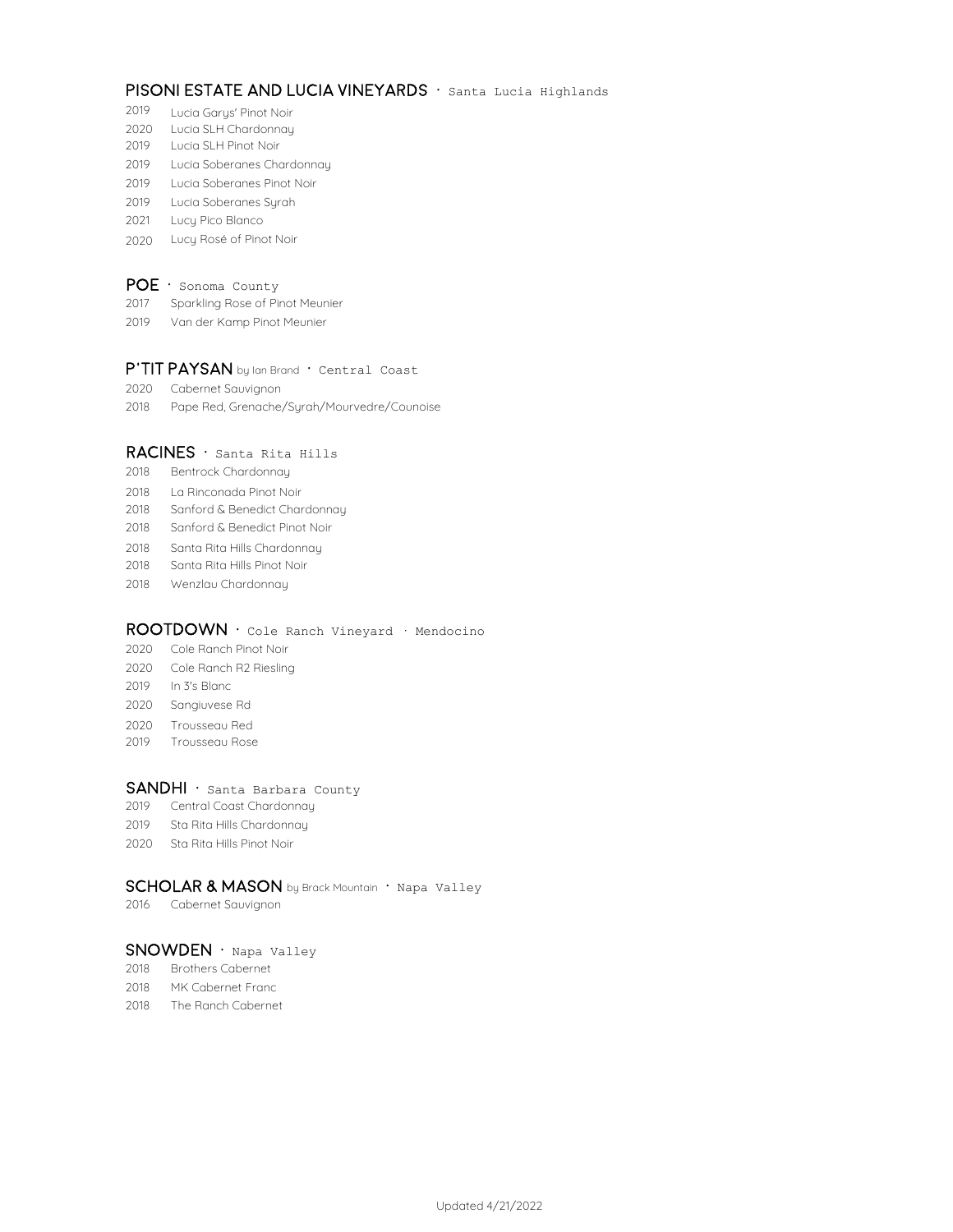## stolpman vineyards · so fresh · Ballard Canyon

- Estate Sauvignon Blanc
- Estate Syrah
- La Cuadrilla Red Blend, Syrah/Sangiovese/Grenache
- Love You Bunches Orange
- Love You Bunches Rose, Sangiovese
- Love You Bunches Sangiovese
- Para Maria Rose, Syrah
- Para Maria Syrah Blend, Syrah/Petit Verdot
- UNI White, Roussanne

#### TATOMER · Santa Barbara

- Kick On Pinot Noir
- Kick On Riesling
- Meeresboden Gruner Veltliner
- Santa Barbara County Pinot Noir
- Sta. Rita Hills Syrah
- Steinhugel Riesling
- Vandenberg Riesling

## $TEMBO$  by Brack Mountain  $\cdot$  California

Pinot Noir

#### TENDU by Matthiasson · California

- Cortese
- Mataro
- Rosé, Barbera/Montepulciano/Aglianico
- 375ml can Rosé, Barbera/Montepulciano/Aglianico
- Rosé Bubbles 375ml can
- Vermentino

#### $TRIG$  POINT  $\cdot$  Alexander Valley

- Diamond Dust Vineyard Cabernet Sauvignon
- Diamond Dust Vineyard Merlot

## TYLER WINERY · Santa Barbara County

- Happy Canyon Cabernet Sauvignon
- La Encantada Pinot Noir
- La Rinconada Chardonnay
- La Rinconada Pinot Noir
- MAE Estate Chardonnay
- MAE Estate Pinot Noir
- Sanford & Benedict Chardonnay
- Sanford & Benedict Pinot Noir
- Santa Barbara County Chardonnay
- Sta. Rita Hills Pinot Noir

## ULTRAVIOLET · California · Anderson Valley

- Cabernet
- NV Sparkling Rose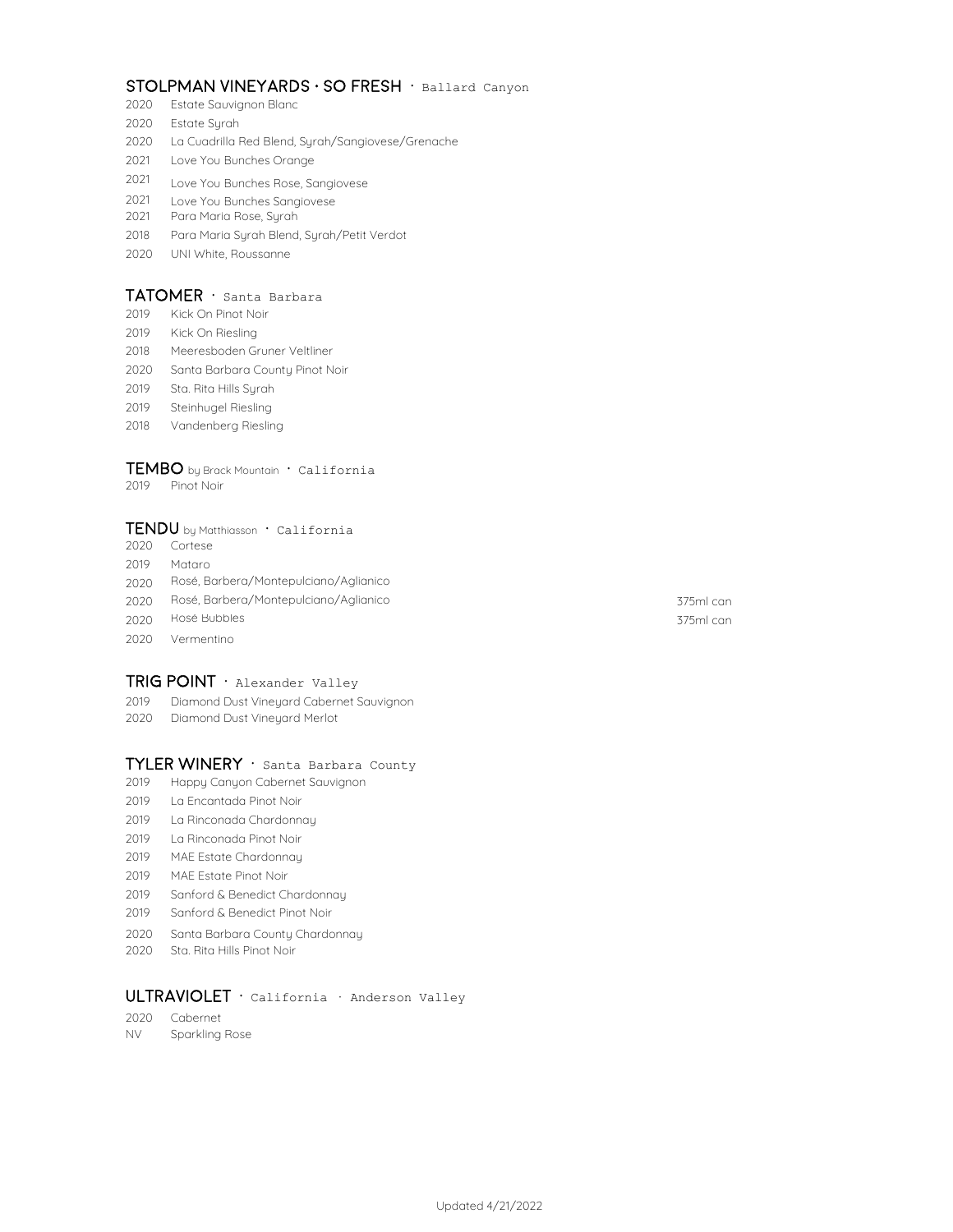#### VALRAVN · Sonoma County

- 2020 Chardonnay 2019 Cabernet Sauvignon 2020 Pinot Noir
- 2019 Zinfandel

## **OREGON**

## ANTICA TERRA · Willamette Valley

PLEASE INQUIRE

#### $AVERAEN \cdot$  Willamette Valley

- 2019 Chardonnay
- 2017 Croft Vineyard Pinot Noir

## EVENING LAND · Eola-Amity Hills

- 2020 De Mures Pinot Noir
- 2018 La Source Chardonnnay
- 2018 La Source Pinot Noir
- 2019 Seven Springs Chardonnay

#### HARPER VOIT · Willamette Valley

- 2015 Blanc de Blanc
- 2017 Strandline Pinot Noir
- 2020 Sur Lie Pinot Blanc

#### MONTINORE ESTATE · Willamette Valley

- MV Borealis White, Müller-Thurgau/Gewurtztraminer/Pinot Gris/Riesling
- 2019 Pinot Gris
- 2018 Red Cap Pinot Noir
- 2018 Reserve Pinot Noir

#### NICOLAS-JAY · Willamette Valley

- 2019 Affinites Chardonnay
- 2018 L' Ensemble Pinot Noir
- 2018 Pinot Noir
- 2017 Red Vinyl Pinot Noir

## SALEM WINE COMPANY · Eola Hills

- 2020 Chardonnay
- 2018 Pinot Noir

## WALTER SCOTT · Willamette Valley

- 2020 Bois Moi Chardonnay
- 2019 Cuvee Anne Chardonnay
- 2019 Freedom Hill Chardonnay
- 2019 Seven Springs Chardonnay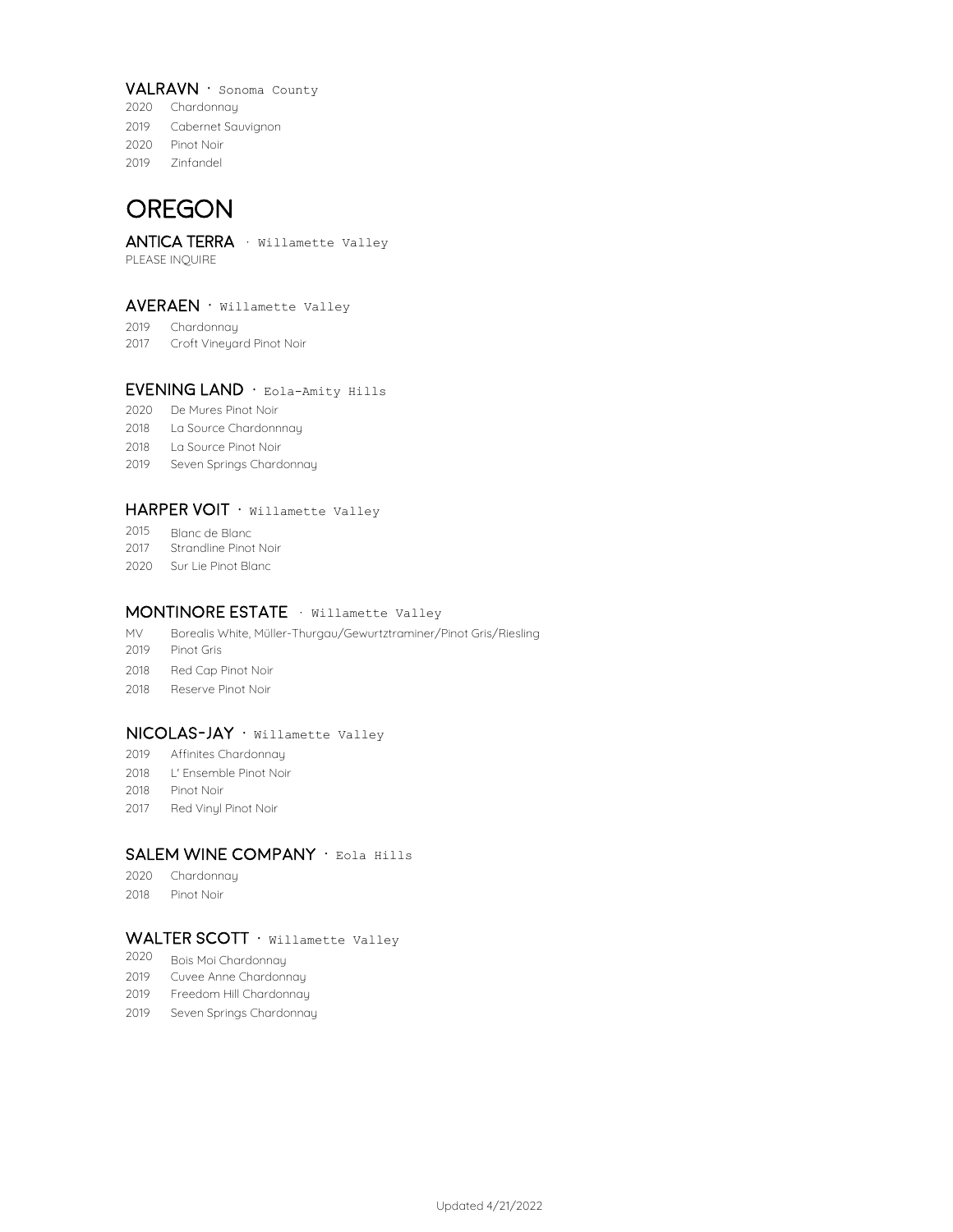# **WASHINGTON**

## BARNARD GRIFFIN · Columbia Valley

- Merlot
- Riesling

Rob's Red Blend, Cabernet/Syrah/Merlot/Petite Sirah/Zinfandel

- Rose of Sangiovese
- Sauvignon Blanc

#### GRAMERCY CELLARS · Columbia Valley

- Columbia Valley Cabernet Sauvignon
- Lagniappe 'Red Willow' Syrah '
- Lower East Cabernet
- Lower East Syrah
- Reserve Cabernet Sauvignon
- Walla Walla Syrah

#### KIND STRANGER · Columbia Valley

- ALTER Red Blend, Cabernet/Grenache/Malbec
- Cabernet
- Chardonnay
- Rosé of Grenache/Mourvedre/Cinsault

#### REQUIEM · Columbia Valley

- Cabernet Sauvignon
- Cabernet Sauvignon 1.5L

# **ARGENTINA**

### ALTOS LAS HORMIGAS · Giuliana Imports

Malbec, Mendoza

#### BODEGA CHACRA · Grand Cru Selections

- Chacra Chardonnay, Patagonia
- Cincuenta y Cinco, Pinot Noir, Patagonia
- Mainque Chardonnay, Patagonia
- Sin Azufre, Pinot Noir, Patagonia
- Treinta y Dos, Pinot Noir, Patagonia

#### $MAIPE \cdot$  Kysela Pere Et Fils, LTD

Malbec, Mendoza

## **AUSTRALIA** AN APPROACH TO RELAXATION · Broadbent Selections

Nichon Semillon, Barossa Valley

Sucette Grenache, Barossa Valley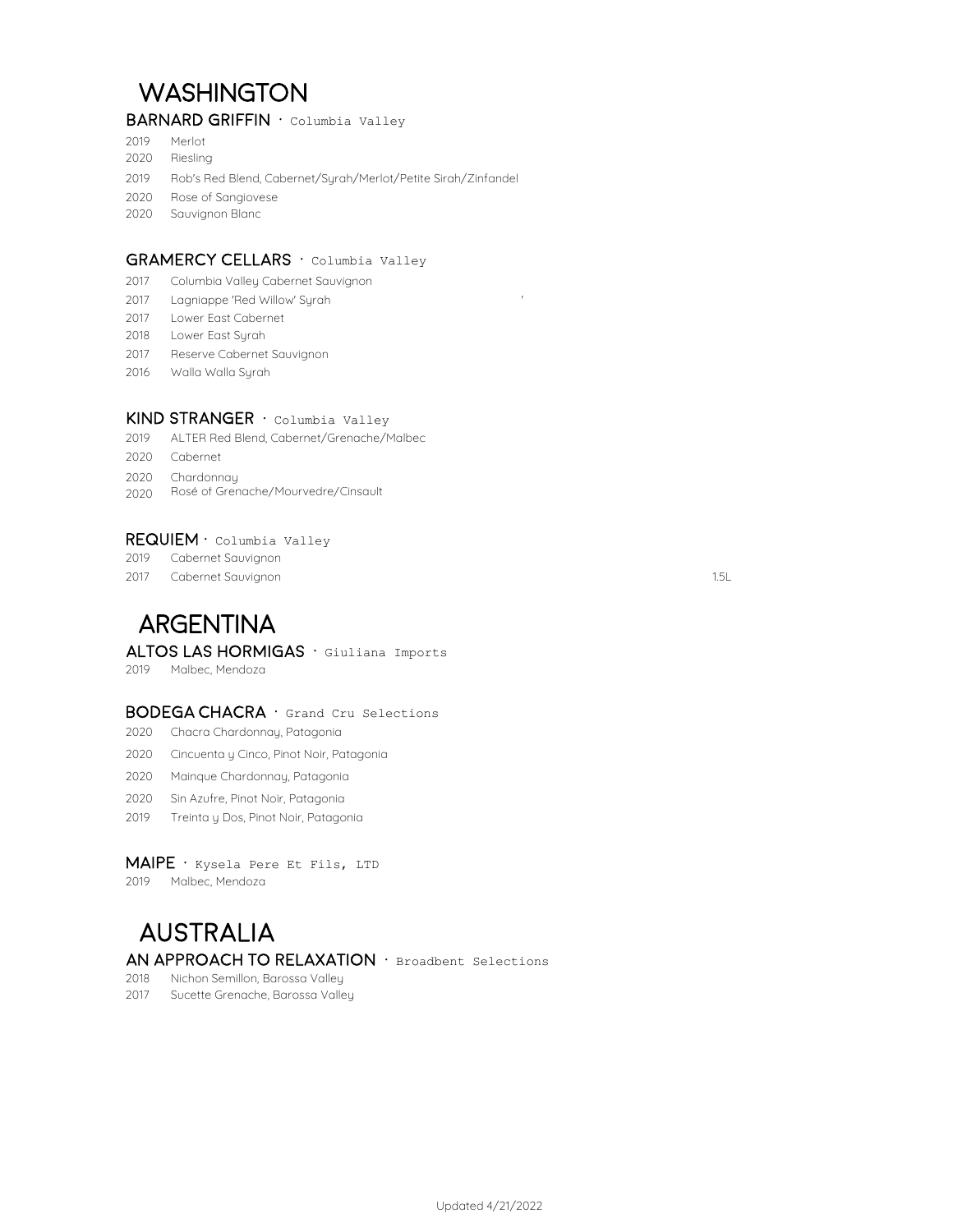# **AUSTRIA**

**Niederösterreich**

BROADBENT · Broadbent Selections

2020 1.0L Gruner Veltliner

## **Traisental**

 $HUBER \cdot$  Broadbent Selections

- NV Sparkling Rosé, Zweigelt/Pinot Noir
- 2020 Vision Organic Gruner Veltliner
- 2018 Zweigelt
- 2018 Zweigelt Rose
- 2018 Keg Zweigelt Rose

# FRANCE

## **Beaujolais**

#### DOMAINE CHASSELAY · Martine's Wines

2020 Je t'aime mais j'ai soif

2019 Morgon Corcelette

## **Bordeaux**

#### CHATEAU DES EYRINS · Martine's Wines

2016 Margaux, Merlot

#### DOMAINE DE GALOUCHEY · Grand Cru Selections

2018 Vin de Jardin, Merlot/Cab Franc/Cab Sauvignon/Petit Verdot/Carmenere

#### GONET-MEDEVILLE · Martine's Wines

NV 1er Cru Tradition

2019 Cru Monplaisir, Merlot/Cab Sauvignon/Cab Franc, Bordeaux Superieur

## **Burgundy-Chablis**

## DOMAINE GARNIER ET FILS · Martine's Wines

2019 Chablis

### DOMAINE GAUTHERIN · Giuliana Imports

2019 Chablis

- 2018 Chablis 1er Cru Vaillons
- 2018 Chablis Grand Cru Vaudesirs

## DOMAINE MOREAU-NAUDET · Grand Cru Selections

PLEASE INQUIRE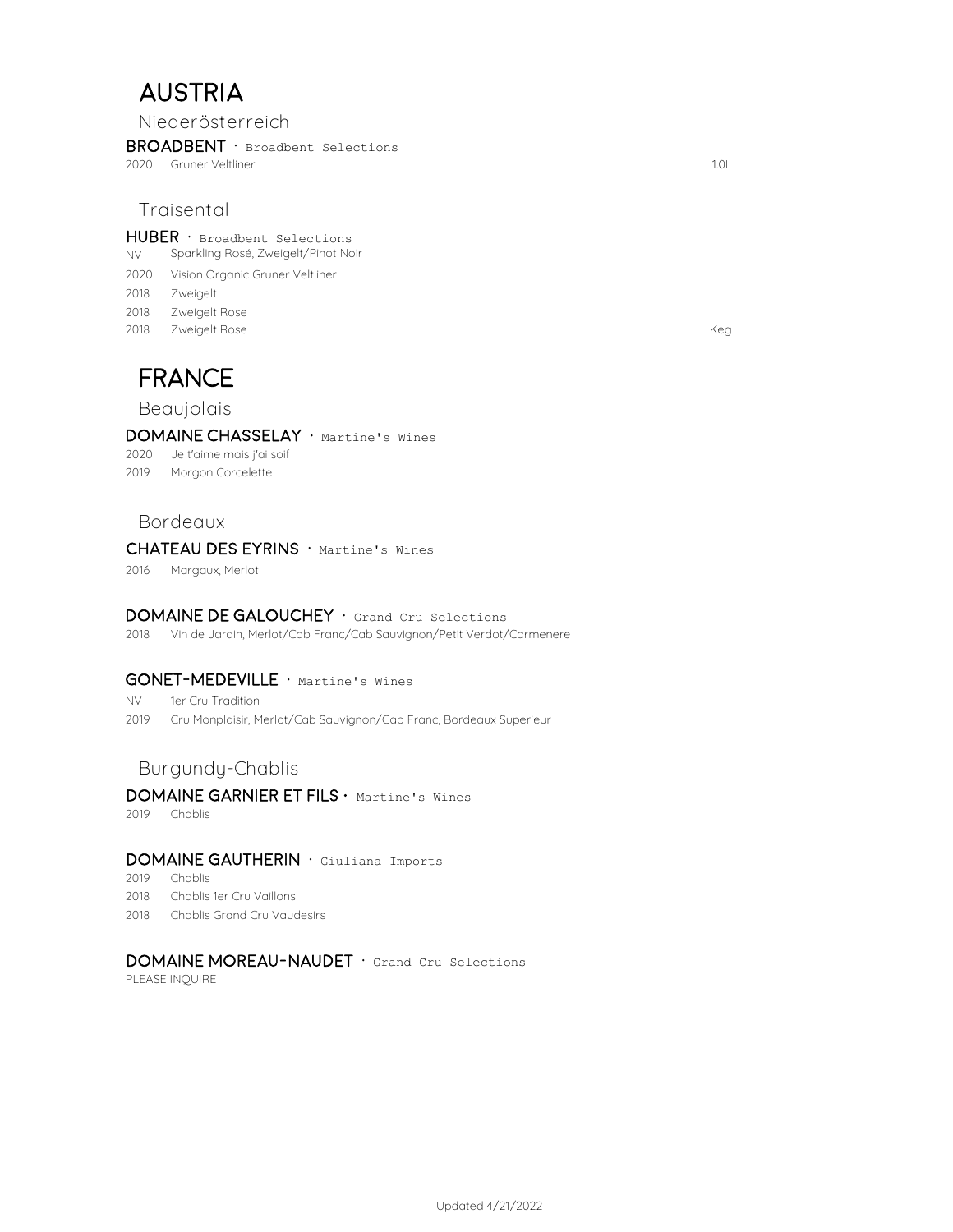#### DOMAINE VENTOURA · Valkyrie Selections

2019 Chablis

**Burgundy**

BRUNO CLAVELIER · Martine's Wines

PLEASE INQUIRE

DOMAINE ALBERT JOLY · True North Wine Merchants 2019 Puligny-Montrachet Les Charmes, Chardonnay, Côte de Beaune 2019 Puligny-Montrachet Les Tremblots, Chardonnay, Côte de Beaune

DOMAINE BERNARD MOREAU· The Sorting Table PLEASE INQUIRE

DOMAINE CHARLES AUDOIN · Martine's Wines

2020 Bourgogne Aligote 2019 Bourgogne Rouge, Pinot Noir

DOMAINE CLAUDE DUGAT · Martine's Wines

PLEASE INQUIRE

#### DOMAINE DENIS MORTET · Martine's Wines

PLEASE INQUIRE

DOMAINE DE MONTILLE · Stem Wine Company Imports PLEASE INQUIRE

DOMAINE DUGAT-PY · Martine's Wines

PLEASE INQUIRE

DOMAINE DUJAC · The Sorting Table PLEASE INQUIRE

DOMAINE ELENI & EDUOARD VOCORET · Grand Cru Selections 2019 Bas de Chapelot, Chardonnay, Chablis

DOMAINE GENOT-BOULANGER · Grand Cru Selections PLEASE INQUIRE

DOMAINE HUBER-VERDEREAU · True North Wine Merchants PLEASE INQUIRE

DOMAINE HUDELOT BAILLET · Grand Cru Selections PLEASE INQUIRE

DOMINIQUE LAFON · Grand Cru Selections PLEASE INQUIRE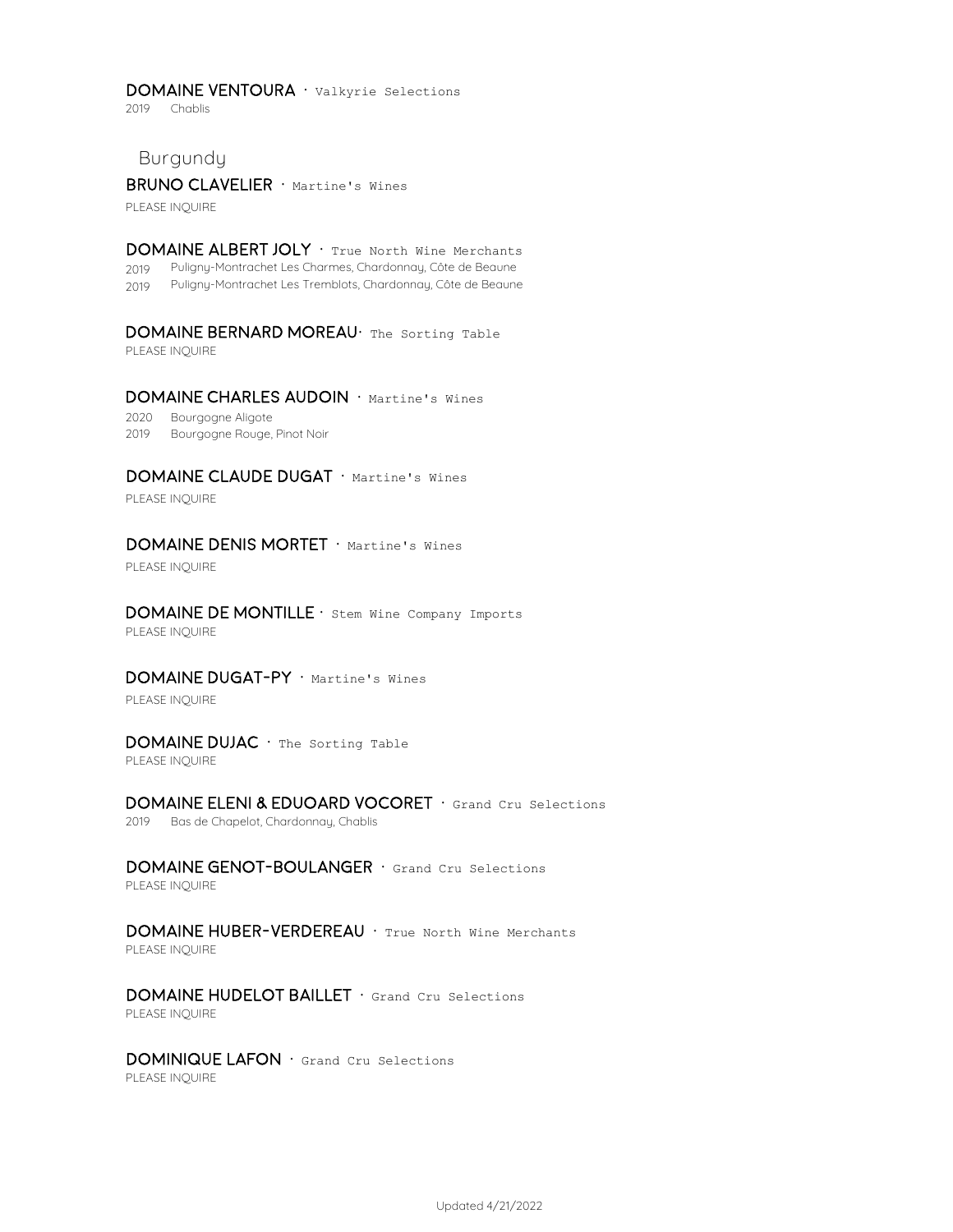#### DOMAINE MARQUIS D'ANGERVILLE · Grand Cru Selections

PLEASE INQUIRE

#### DOMAINE MOREY-COFFINET · Martine's Wines

PLEASE INQUIRE

#### DOMAINE PATRICE RION · True North Wine Merchants

- 2019 Bourgogne Chardonnay
- 2018 Chambolle-Musigny 1er Cru Les Charmes, Pinot Noir
- 2017 Chambolle-Musigny Les Cras
- 2018 Chambolle-Musigny VV
- 2019 Cote de Nuits Villages, Pinot Noir
- 2018 Nuits St Georges 1er Clos St. Marc
- 2018 Nuits St Georges 1er Clos des Argillieres
- 2017 Nuits St Georges VV

#### DOMINIQUE CORNIN · Martine's Wines

2020 Bourgogne Blanc, Chardonnay, Maconnais

#### MAISON DE MONTILLE  $\cdot$  stem Wine Company Imports

- 2017 Montagny 1er les Coeres, Cote-Chalonnaise
- 2018 Pommard 1er Pomone, Cotes de Beaune

#### MAISON LEROY · Martine's Wines

PLEASE INQUIRE

#### MAISON PASCAL CLEMENT · Valkyrie Selections

2018 Savigny-les-Beaune Rouge

## MONTHELIE DOUHAIRET PORCHERET · Martine's Wines

- 2018 Monthelie Clos du Meix Garnier
- 2018 Monthelie 1er Cru Le Meix Bataille
- 2018 Volnay

## **Champagne**

 $ADRIEN$  RENOIR  $\cdot$  Grand Cru Selections PLEASE INQUIRE

## DHONDT-GRELLET · Grand Cru Selections

PLEASE INQUIRE

## GONET-MEDEVILLE · Martine's Wines

PLEASE INQUIRE

#### JEAUNAUX-ROBIN · Valkyrie Selections

NV Eclats de Meulière Extra-Brut, Pinot Meunier/Pinot Noir/Chard, Côte des Blancs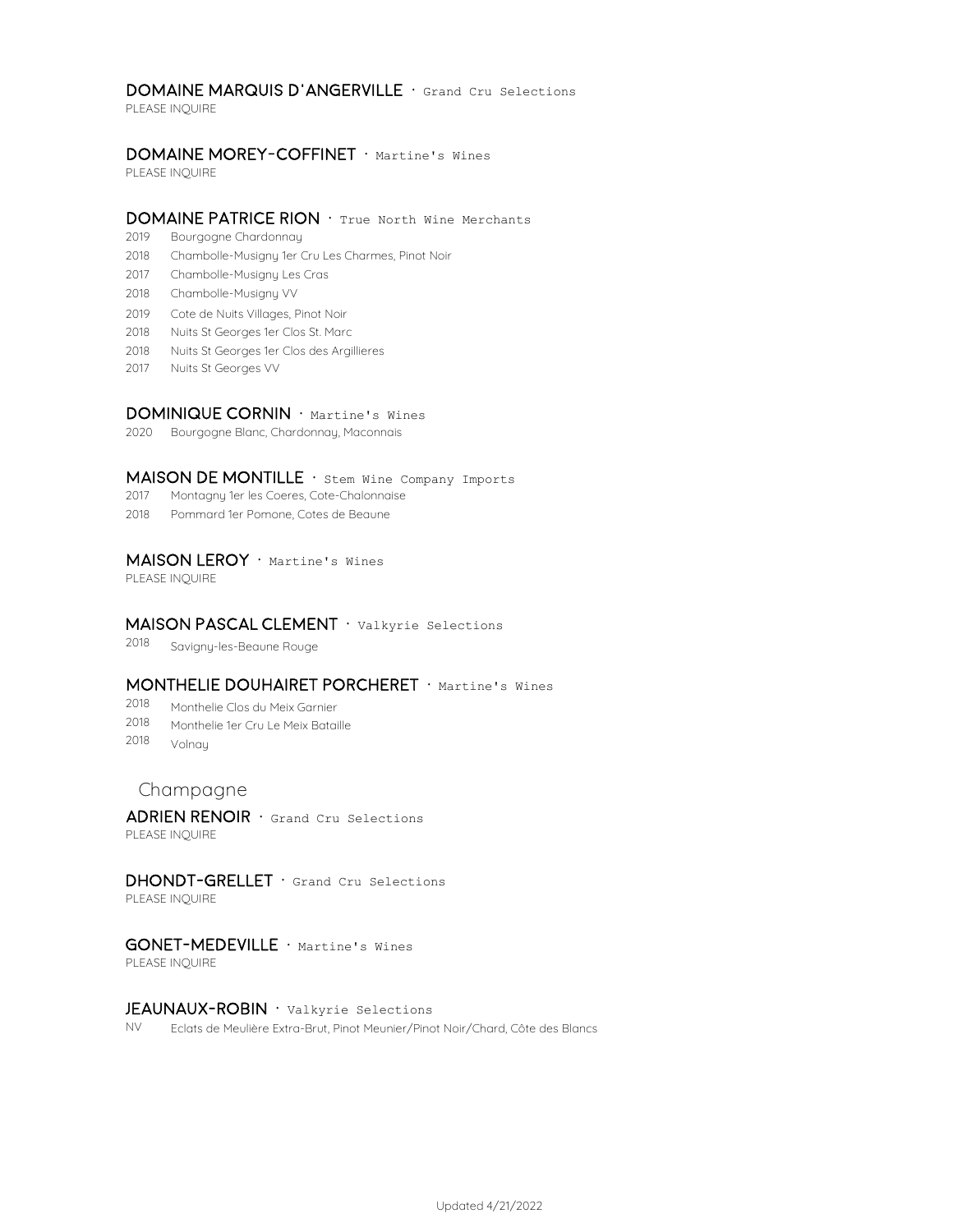#### LARMANDIER-BERNIER · Valkyrie Selections

- 2017 Cramant Nature, Chardonnay, Côte des Blancs
- NV Latitude Extra-Brut Blanc de Blancs, Chardonnay, Côte des Blancs
- NV Longitude Extra-Brut Blanc de Blancs, Chardonnay, Côte des Blancs
- NV Longitude Extra-Brut Blanc de Blancs, Chardonnay, Côte des Blancs 1.5L
- NV 1.5L Rosé de Saignee Extra-Brut, Pinot Noir, Côte des Blancs
- NV Rosé de Saignee Extra-Brut, Pinot Noir, Côte des Blancs
- 2013 1.5L Terre de Vertus 1er Cru Non Dose, Chardonnay, Côte des Blancs
- 2015 Terre de Vertus 1er Cru Non Dose, Chardonnay, Côte des Blancs
- 2012 Vieille Vigne du Levant GC, Côte des Blancs

## MICHEL GONET · Grand Cru Selections

PLEASE INQUIRE

#### MINIERE F&R · Grand Cru Selections PLEASE INQUIRE

**PIERRE PAILLARD**  $\cdot$  Grand Cru Selections PLEASE INQUIRE

#### ROBERT MONCUIT · Grand Cru Selections PLEASE INQUIRE

## STEPHANE COQUILLETE · Martine's Wines

NV Carte d' Or 1er Cru, Pinot Noir/Chardonnay

NV Cuvee Inflorescence, Pinot Noir/Chardonnay

## **Cahors**

#### CHATEAU DU CEDRE · Martine's Wines

- 2019 Blandine Le Blanc, Colombard/Ugni blanc, Côtes de Gascogne
- 2020 Marcel Malbec, Comté Tolosan

## **Jura**

#### DOMAINE DU PELICAN · Grand Cru Selections

PLEASE INQUIRE

## **Languedoc**

DOMITIA · Valkyrie Selections 2020 Picpoul de Pinet, Piquepoul, AOC

#### Milou · Valkyrie Selections

- 2020 Chardonnay, Pays D'OC
- 2020 Rosé, Grenache/Cinsault/Syrah
- 2019 Rouge, Syrah/Grenache, Pays D'OC

## **Loire Valley**

## DOMAINE BAILLY-REVERDY · Grand Cru Selections

PLEASE INQUIRE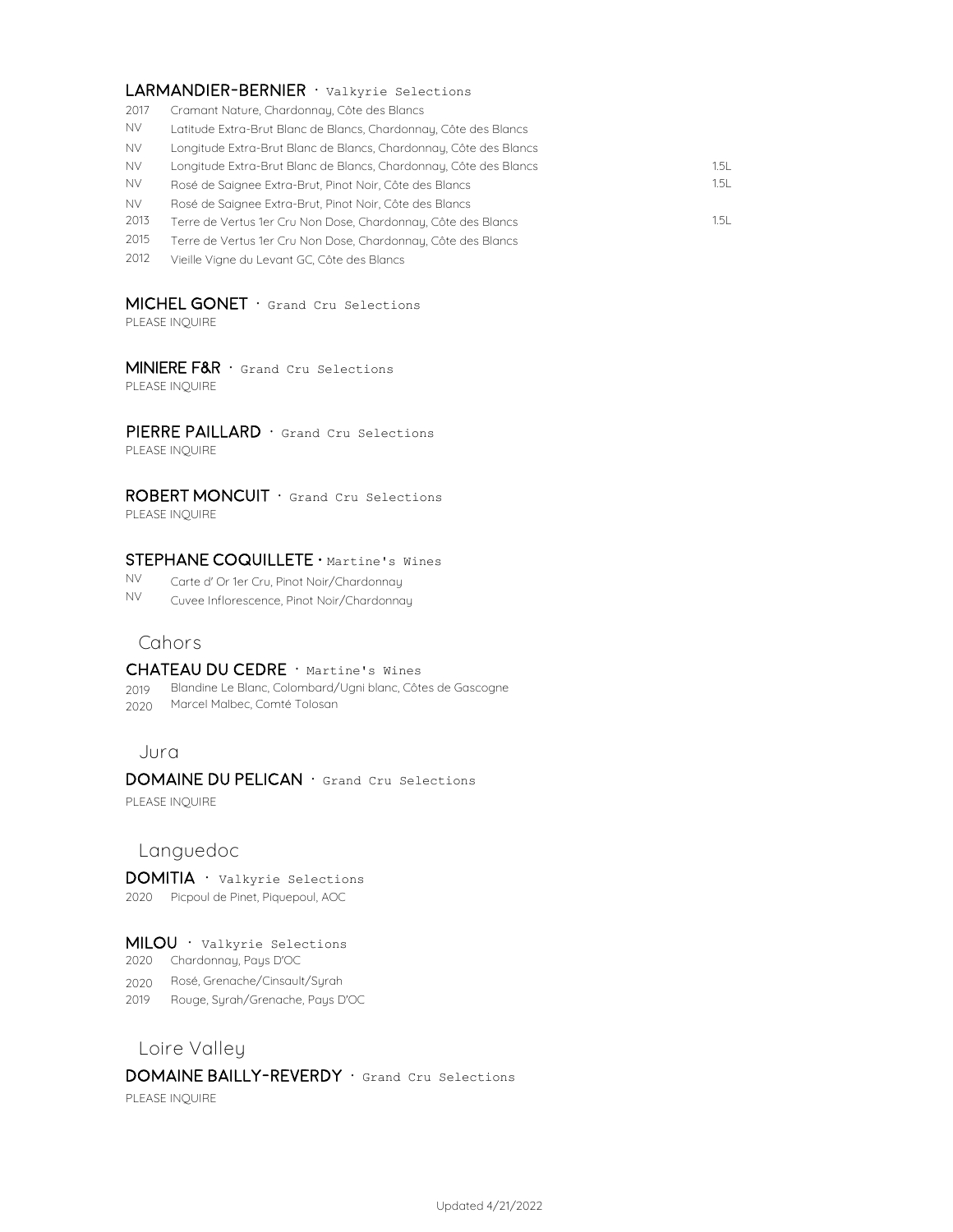#### DOMAINE DE LA BRETONNIERE · Valkyrie Selections

2020 Muscadet Sur Lie Sèvre et Maine, Melon de Bourgogne

#### DOMAINE DE LA GUILLOTERIE · The Sorting Table

2018 Elegance Saumur Blanc

#### DOMAINE DE MONTCY  $\cdot$  The Sorting Table

2020 Cheverny Rouge Cabriole, Pinot Noir/Gamay

#### DOMAINE DU BOUCHOT · Martine's Wines

2019 Pouilly-Fume Terres Blanches, Sauvignon Blanc

#### DOMAINE LE PETIT SAINT VINCENT · Grand Cru Selections

2018 Saumur Blanc Les Perruchets, Chenin Blanc

2019 Saumur Champigny, Cabernet Franc

2020 Saumur Champigny Rose, Cabernet Franc

#### HENRY MARIONNET · Martine's Wines

2019 Terres Blondes Gamay, Touraine AOC

2018 Terres Blondes Sauvignon Blanc, Touraine AOC

#### LAPORTE · Martine's Wines

2020 Le Rochoy Sancerre, Sauvignon Blanc

#### LE COEUR DE LA REINE  $\cdot$  Valkyrie Selections

NV Cremant de Loire, Chenin Blanc/Chard/Cab Franc, Touraine AOC

- 2020 Gamay Noir, Touraine AOC
- 2020 Sauvignon Blanc, Touraine AOC

## PRE SEMELE · The Sorting Table

2020 Sancerre Blanc, Sancerre

#### SIRET-COURTAUD · Grand Cru Selections

2019 Quincy Blanc

## **Provence**

 $TRIENNES \cdot$  The Sorting Table 2020 Rosé, Cinsault/Grenache/Syrah/Merlot

## **Rhone Valley**

BERNARD BURGAUD · Martine's Wines PLEASE INQUIRE

BRUN-AVRIL · Grand Cru Selections 2017 Chateauneuf-du-pape, Grenache/Mourvèdre/Syrah

## CHATEAU RAYAS · Martine's Wines

PLEASE INQUIRE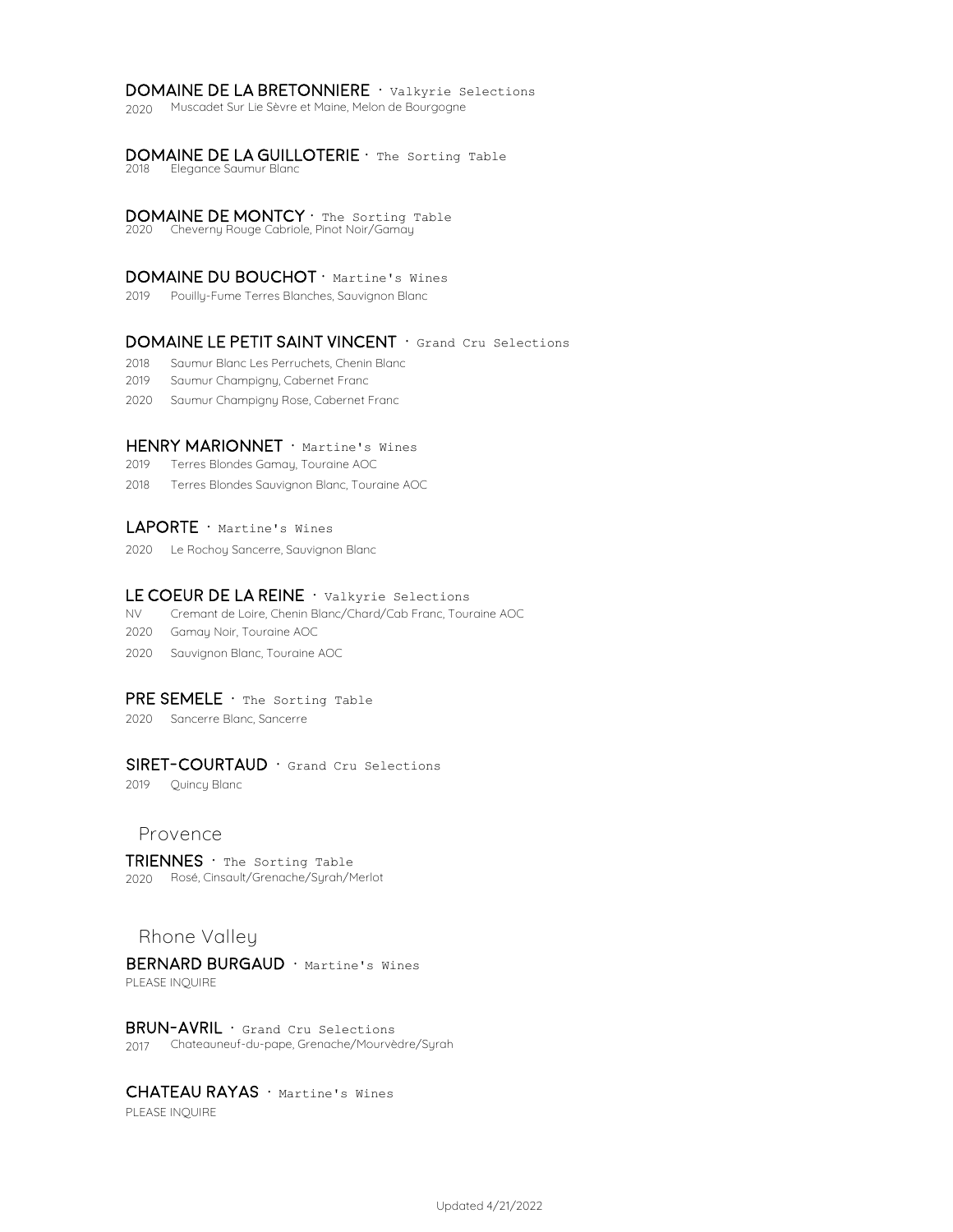### Clusel-Roch · Grand Cru Selections

2019 Coteaux du Lyonnais Traboules, Gamay Noir

## DOMAINE DU SEMINAIRE · Martine's Wines

- 2020 Cotes du Rhone, Grenache/Syrah/Carignan
- 2020 Cotes du Rhone Blanc, Les Seguines
- 2019 Cotes du Rhone Villages Valreas

#### DOMAINE SANTA DUC · Martine's Wines

- 2019 Cotes du Rhone Rouge Les Quatres Terres
- 2018 Gigondas Aux Lieux Dits

#### GILLES ROBIN · Martine's Wines

2020 Papillon Cuvee, Syrah, Crozes-Hermitage AOC

## JACQUES LEMENICIER · Martine's Wines

2019 Cornas, Syrah, Cornas

#### JEROME GRADASSI · Martine's Wines

2019 Chateauneuf du Pape Rouge, Shiraz/Syrah/Grenache, Southern Rhone

2019 1.5L Chateauneuf du Pape Rouge, Shiraz/Syrah/Grenache, Southern Rhone

## **Savoie**

#### DOMAINE DES ARDOISIERES · Martine's Wines

2020 Cuvee Silice Blanc St-Pierre d' Albigny

2020 Cuvee Silice Rouge

## **GERMANY**

**Franken**

WIRSCHING ESTATE · The German Wine Collection PLEASE INQUIRE

#### **Mosel**

KARTHAUSERHOF · The German Wine Collection PLEASE INQUIRE

**PROST**  $\cdot$  The German Wine Collection 2019 Riesling

#### WILLEMS WILLEMS · The German Wine Collection

2020 Riesling Auf de Lauer Feinherb

2020 Riesling Kabinett Feinherb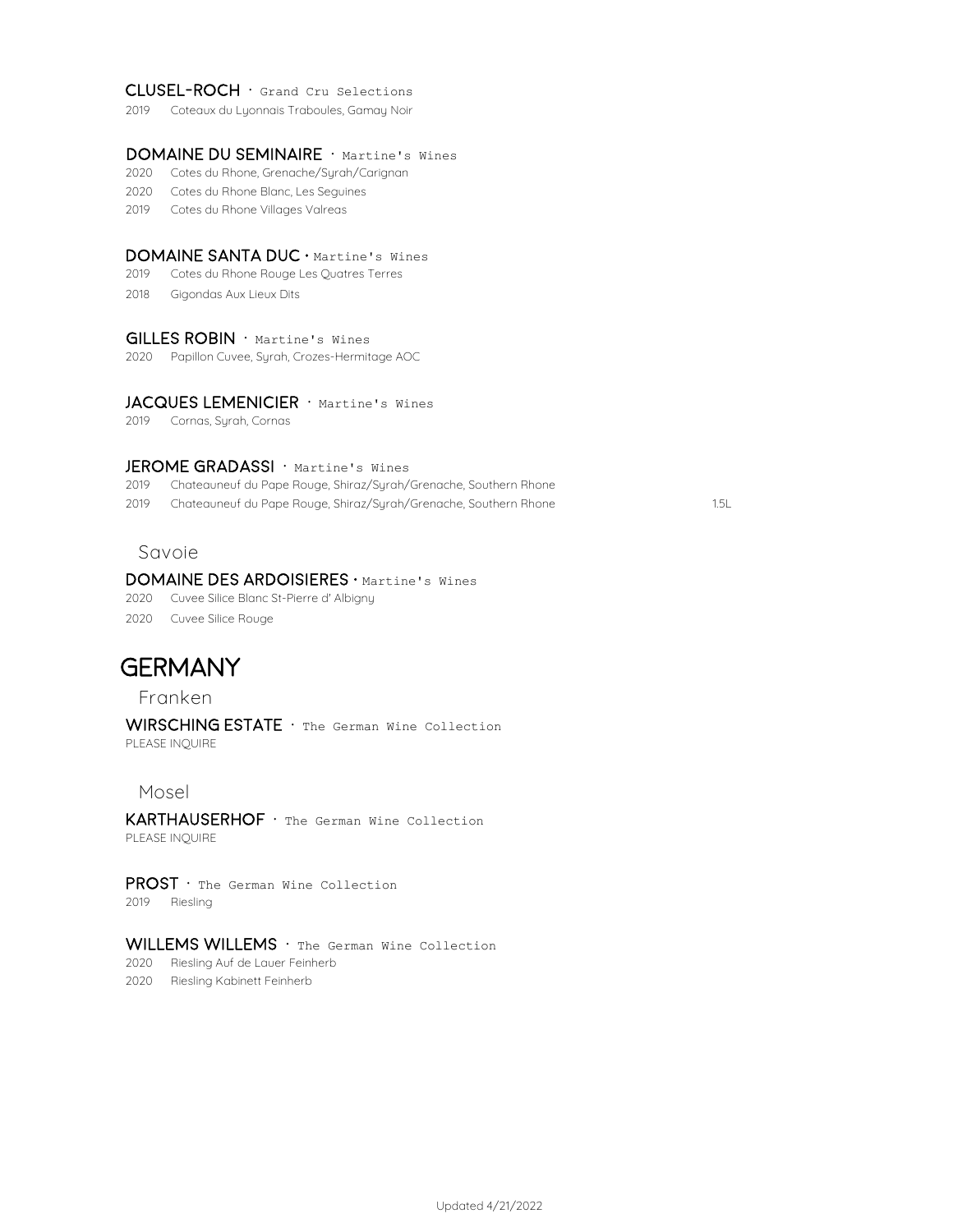## **Nahe**

#### SCHAFER FROHLICH · The German Wine Collection

- 2020 Auslese Felseneck, Rielsing
- 2020 Estate Dry Riesling
- 2020 Kabinett Felseneck, Rielsing
- 2018 Vulkangestein, Riesling Dry
- 2020 Schiefergestein Riesling Dry
- 2020 Spatlese Felseneck, Riesling

## **Pfalz**

 $PROST$   $\cdot$  The German Wine Collection

2019 Pinot Noir

#### REBHOLZ · The German Wine Collection

- 2020 Estate Pinot Blanc
- 2019 Estate Riesling Dry
- 2018 R Pinot Noir
- 2020 Riesling GG Ganzhorn
- 2020 Riesling GG Kastanienbusch

## **Rheingau**

**EVA FRICKE**  $\cdot$  The German Wine Collection PLEASE INQUIRE

# **ITALY**

**Abruzzo**

#### $TIBERIO \cdot$  The Sorting Table

- 2020 Cerasuolo 2019 Montepulciano
- 2020 Pecorino Colline Pescaresi IGP
- 2020 Trebbiano

## FOSSO CORNO · Giuliana Imports

2019 Aires Montepulciano D'Abruzzo

## **Campania**

## DE CONCILIIS · Vinity Wine Company

2020 Falanghina 2019 Bacio il Cielo, Aglianico/Primitivo, Paestum Aglianico IGP

#### $IFAVATI ·$  Vinity Wine Company

2010 Terzotratto, Aglianico, Taurasi DOCG

## **Emilia Romagna**

 $NOELIA RICCI ·$  Vinity Wine Company 2019 Romagna Sangiovese Superiore DOC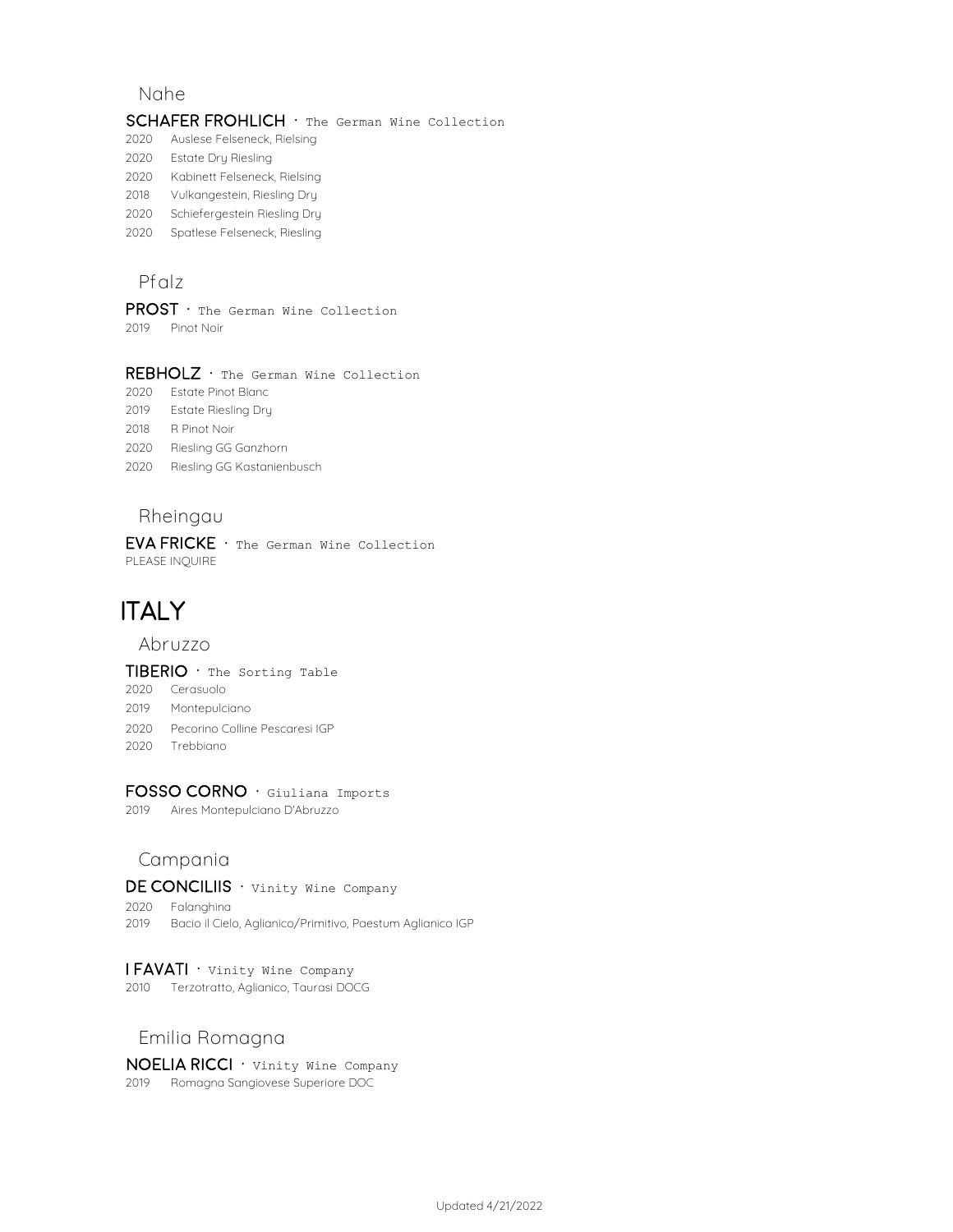## **Friuli Venezia Giulia**

BORGO DEL TIGLIO · Grand Cru Selections

PLEASE INQUIRE

## GIUSEPPE & LUIGI · Giuliana Imports

2020 Pinot Grigio 2020 Pinot Grigio Keg NV Prosecco

## LA GIANA · Giuliana Imports

2020 Pinot Grigio DOC Friuli

#### LE MONDE  $\cdot$  The Sorting Table

- 2018 Cabernet Franc
- 2020 Pinot Grigio
- NV Pino Nero Rose, Sparkling
- 2019 Sauvignon Blanc

## POGGIO COSTA · Stem Wine Company Imports

NV Prosécco, Glera

## RONCO DEL GNEMIZ · Grand Cru Selections

PLEASE INQUIRE

#### VENICA & VENICA · Giuliana Imports

- 2020 Pinot Grigio
- 2020 Sauvignon Cero
- 2020 Sauvignon Ronco delle Mele

## VIA ALPINA · Giuliana Imports

2020 Pinot Grigio

## **Marche**

ACCADIA ANGELO · Vinity Wine Company 2018 Consono, Verdicchio Classico Castelli di Jesi DOC

#### **Piemonte**

AZELIA · Giuliana Imports Barolo, DOCG Dolcetto, DOC Nebbiolo, DOC

 $CA$  DEL RE  $\cdot$  Giuliana Imports 20231 Moscato

## CANTINA DEL PINO · Vinity Wine Company

2017 Barbaresco DOCG 2017 Barbaresco DOCG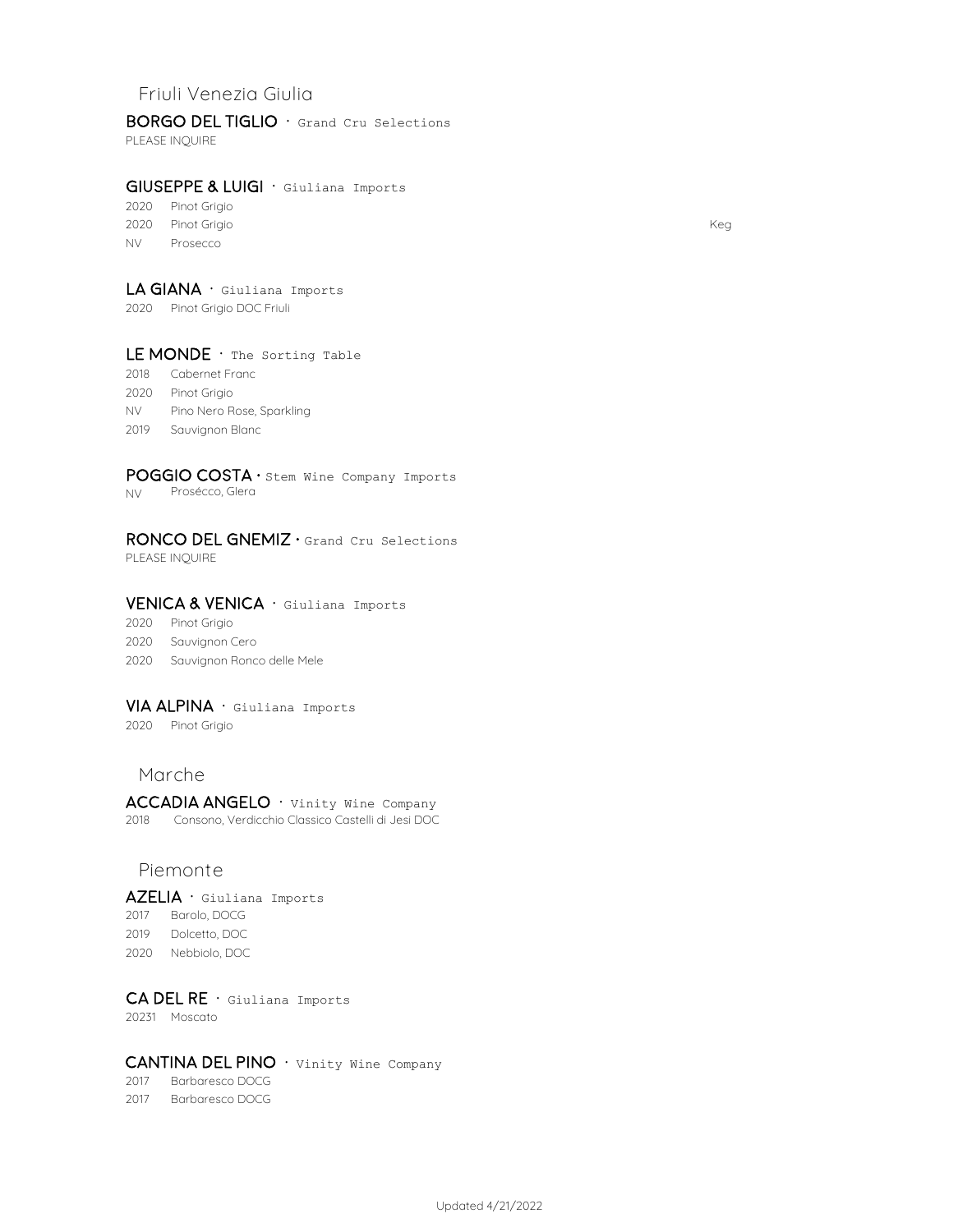#### CASCINA CA `ROSSA · Vinity Wine Company

2019 Funsu, Langhe Nebbiolo DOC

#### cavallotto · Giuliana Imports

PLEASE INQUIRE

#### CONTRATTO · Giuliana Imports

- NV Aperitif the contract of the contract of the contract of the contract of the contract of the contract of the contract of the contract of the contract of the contract of the contract of the contract of the contract of th Aperitif
- NV Bitter the control of the control of the control of the control of the control of the control of the control of the control of the control of the control of the control of the control of the control of the control of th
- 2016 Millesimato, Pinot Noir/Chardonnay
- NV Vermouth Bianco
- NV Vermouth Rosso

## CORNAREA · True North Wine Merchants

- 2018 Nebbiolo d'Alba
- 2020 Roero Arneis DOCG

## CRISSANTE ALESSANDRIA · True North Wine Merchants

2016 Barolo del comune di La Morra, Nebbiolo

#### DANIELE RICCI · Vinity Wine Company

2018 Barbarossa, Colli Tortonesi Barbera DOC

#### DOMENICO CLERICO · Giuliana Imports

- 2017 Barolo, Nebbiolo, DOCG
- 2017 Barolo Ciabot Mentin, Nebbiolo
- 2020 Dolcetto d'Alba Visadi

#### $E.$  PIRA  $\cdot$  Giuliana Imports

PLEASE INQUIRE

#### FRANCESCO RINALDI · Vinity Wine Company

2017 Barolo, Nebbiolo, DOCG

#### GD VAJRA · Giuliana Imports

- 2020 Barbera d'Alba
- 2017 Barolo Albe, Nebbiolo
- 2017 Barolo Bricco delle Viole, Nebbiolo
- 2020 Nebbiolo
- NV NS Delle Neve Brut
- 2020 Rosso

## ioppa · Giuliana Imports

2019 Nebbiolo, DOC

#### LA SALITA · Giuliana Imports

- 2020 Barbera d'Asti
- 2017 Barolo
- 2020 Chardonnay
- NV Vino Rosso, Nebbiolo/Barbera/Dolcetto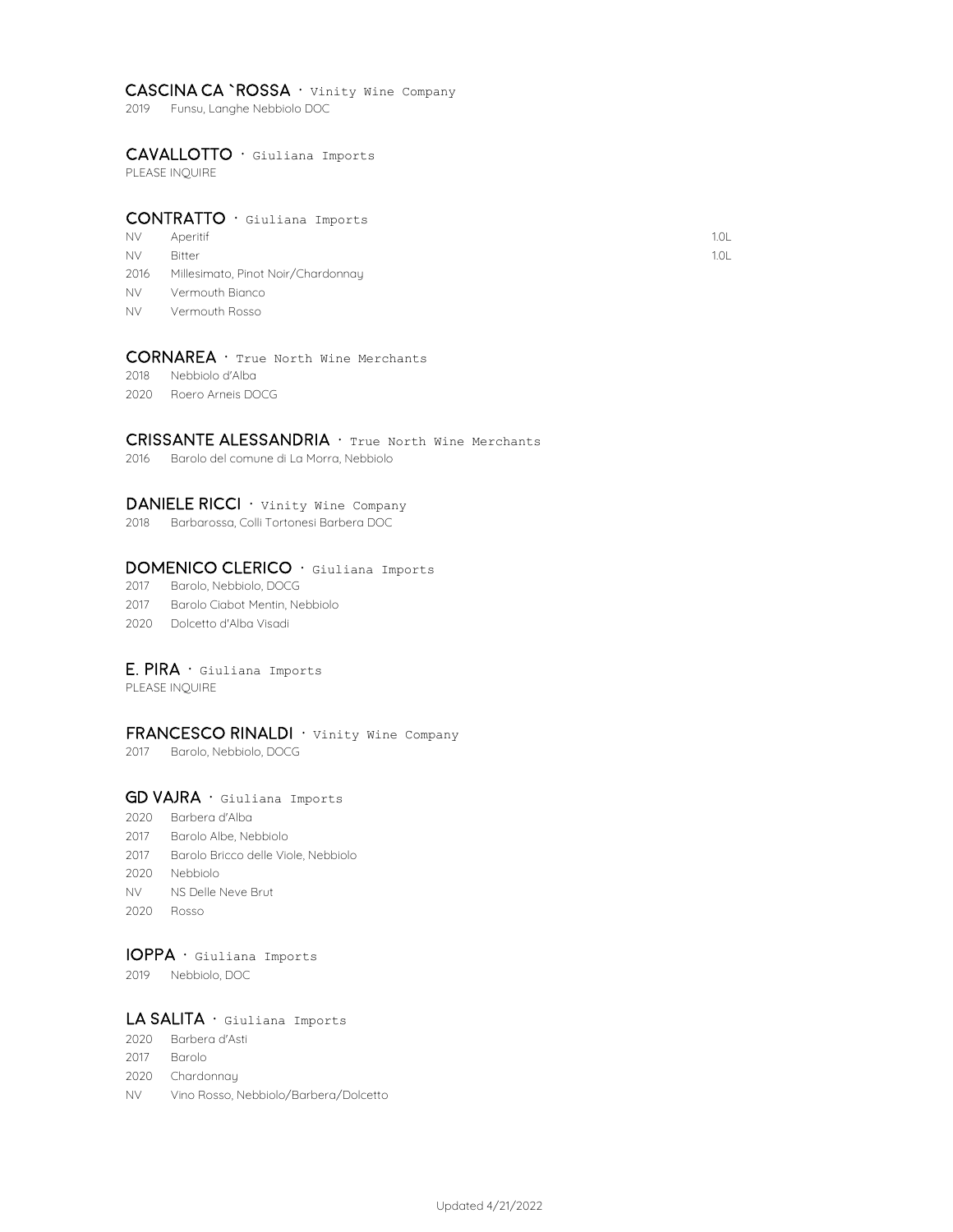## LA SPINETTA · Giuliana Imports

- 2018 Barbera d'Asti Ca di Pian
- 2018 Barbaresco Bordini
- 2018 Il Nero di Casanova Sangiovese
- 2019 Langhe Nebbiolo
- 2021 Moscato
- 2021 375ml Moscato

## LE PIANE · Vinity Wine Company

- 2013 Boca
- 2017 Il Mimmo, Nebbiolo/Croatina/Vespolina, Rosso Novarese
- 2019 Maggiorina, Nebbiolo/Croatina/Vespolina, Rosso Novarese

#### LUIGI BAUDANA · Giuliana Imports

2017 Barolo del Commune di Serralunga d'Alba, Nebbiolo

#### MATTEO CORREGGIA · Giuliana Imports

2020 Arneis 2018 Roero Nebbiolo

### MAURO MOLINO · Giuliana Imports

- 2020 Barbera d'Alba 2020 Barbera Leradici 2017 Barolo, Nebbiolo
- 2020 Nebbiolo

#### PAOLO SCAVINO · Giuliana Imports

PLEASE INQUIRE

#### PODERE SAN LORENZO · Giuliana Imports

2016 Brunello

#### PODERI COLLA · Grand Cru Selections

- 2018 Barbera d'Alba Costa Bruna
- 2017 Barolo Bussia Dardi la Rose, Nebbiolo
- 2019 Dolcetto d'Alba Pian Balbo
- 2018 Nebbiolo d'Alba
- 2018 Roncaglie Barbaresco, Nebbiolo

#### $RIZZI$  · The Sorting Table

2020 Moscato d'Asti

#### $RUNCHET \cdot True$  North Wine Merchants

- 2017 Barbaresco, Nebbiolo
- 2018 Langhe Nebbiolo

#### SORPASSO · Vinity Wine Company

2018 Tachiss Vino Rosso, Picotendro/Ner d'Ala/Neretto/Erbaluce, Vino da Tavola

## TENUTA SAN LORENZO · Giuliana Imports

2020 Gavi, Cortese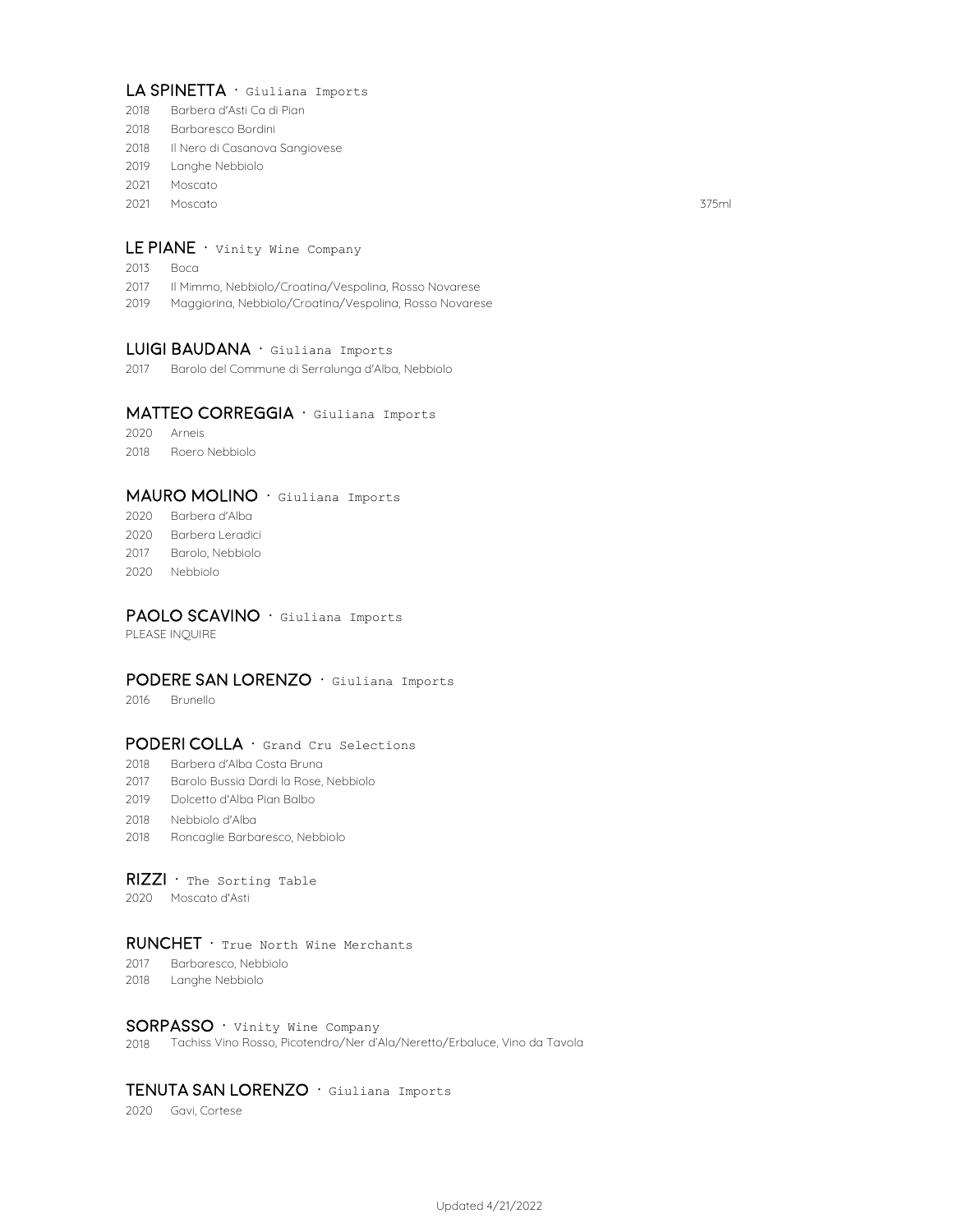## **Puglia**

#### MASSERIA CUTURI · Vinity Wine Company

2019 Tuma, Primitivo

2019 Zacinto, Negroamaro

## **Sicilia**

#### $GRACI \cdot$  Vinity Wine Company

- 2019 Etna Arcuria Rosso, Nerello Mascalese
- **Toscana** <sup>2020</sup> Etna Bianco DOC, Carricante/Cataratto
- 2020 Etna Rosato DOC, Nerello Mascalese
- 2019 Etna Rosso DOC, Nerello Mascalese

#### PACCAMORA · Giuliana Imports

- 2020 Catarratto
- 2019 Corto di Passo Nero d'avola
- 2019 Nero d'Avola
- 2020 Rosato

#### PASSOPISCIARO · Giuliana Imports

2019 Passorosso, Nerello Mascalese

#### TERRE NERE · Giuliana Imports

- 2020 Rosso, Nerello Mascalese/Nerello Cappuccio
- 2020 Bianco, Carricante/Catarratto/Grecanico/Minnella

#### VINO LAURIA · The Sorting Table

2018 Zio Paolo Nero d' Avola

## **Toscana**

## $AMBRA$  · Vinity Wine Company

2016 Santa Cristina, Sangiovese/Canaiolo Nero/Uva Francesca, Carmignano DOCG

#### CAPRILI · Vinity Wine Company

2019 Rosso di Montalcino DOC, Sangiovese

## CASTELLO DI AMA · The Sorting Table

- 2019 AMA Chianti Classico
- 2018 Chianti Classico Riserva Montebuoni
- 2017 San Lorenzo Chianti Classico Gran Selezione

#### Ciacci piccolomini · Giuliana Imports

- 2015 Brunello Riserva Santa Catarina d'Oro
- 2019 Rosso di Montalcino

#### COLLAZZI · The Sorting Table

#### 2019 Bastioni Chianti Classico

2017 Toscana Rosso IGT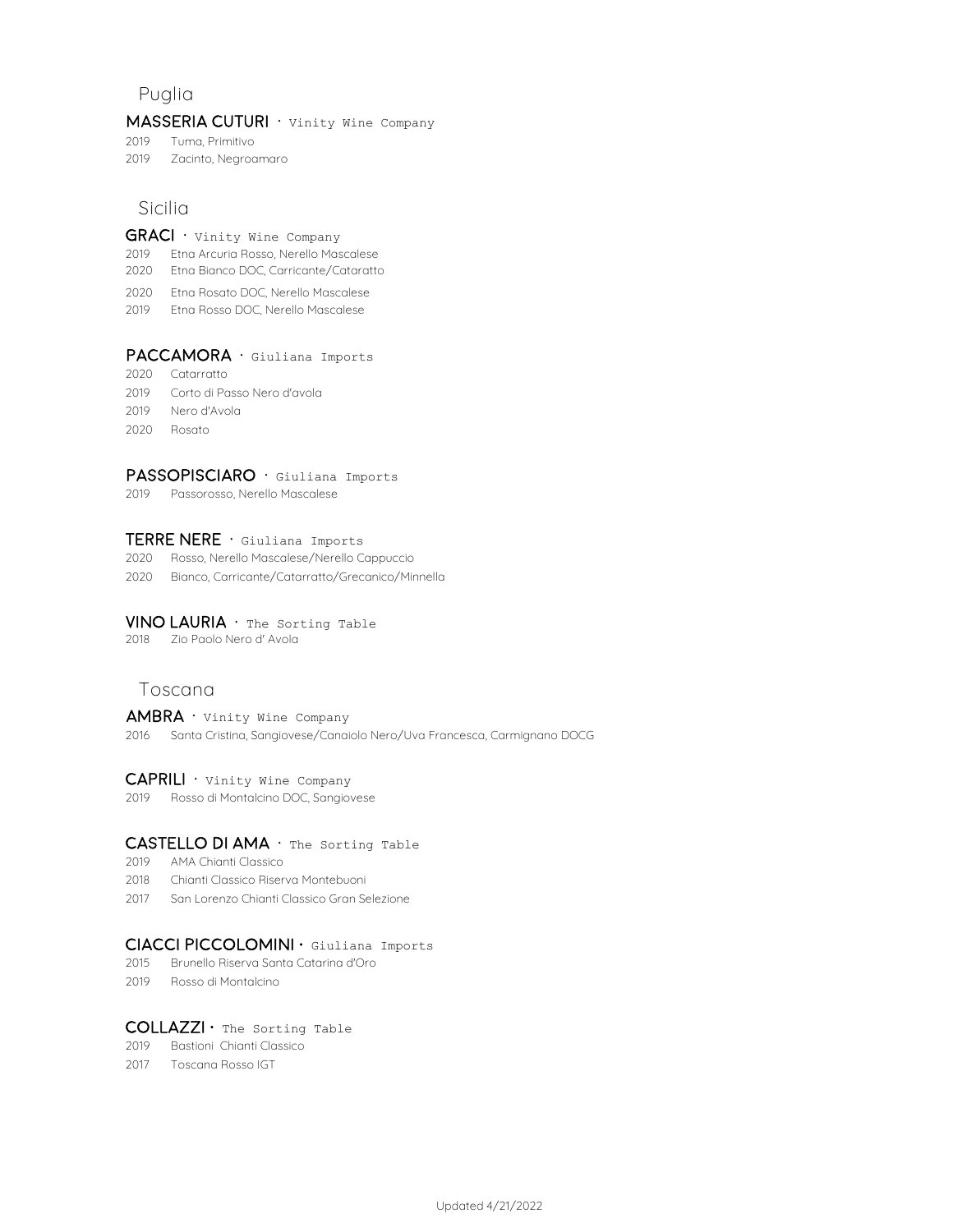#### GIACOMO MORI · Giuliana Imports

2019 Chianti Classico, Sangiovese/Canaiolo

#### isole e olena · Giuliana Imports

- 2018 Cepparello, Sangiovese
- 2018 Chianti, Sangiovese/Canaiolo/Syrah

#### LA SERENA · Giuliana Imports

2016 Brunello

## mocali · Giuliana Imports

- 2016 Brunello
- 2018 Fossetti
- 2018 Rosso di Montalcino

#### MONTERAPONI · Grand Cru Selections

2019 Chianti Classico, Sangiovese/Canaiolo

#### **PADELLETTI**  $\cdot$  Grand Cru Selections

2018 Rosso di Montalcino, Sangiovese

#### QUERCETO DI CASTELLINA · Vinity Wine Company

2018 L'Aura, Sangiovese, Chianti Classico DOCG

#### SASSETTI PERTIMALI · The Sorting Table

- 2015 Brunello di Montalcino Riserva, DOCG, Sangiovese Grosso
- 2017 Montecucco Rosso La Querciolina, DOC, Sangiovese Grosso della Maremma

#### TENUTA DI TRINORO · Giuliana Imports

2019 Le Cupole, Merlot/Cab Franc/Cab Sauvignon/Petit Verdot

## **Veneto**

#### BORGOLUCE · The Sorting Table

- 2020 Gaiante Prosécco Rose, Brut
- NV Lampo Prosécco Treviso DOC, Brut, Glera
- NV Prosécco Superiore Valdobbiadene DOCG, Brut, Glera

#### DRUSIAN FRANCESCO · Vinity Wine Company

- NV Prosécco di Valdobbiadene Superiore DOCG, Brut, Glera
- NV Prosécco di Valdobbiadene Superiore DOCG, Extra Dry, Glera

#### LA CAPPUCCINA · Vinity Wine Company

2019 Pinot Grigio delle Venezie IGT, Estate Organic

#### LENOTTI · Giuliana Imports

- 2020 Bardolino, Corvina/Rondinella/red grape mix
- 2019 Ripasso, Corvina/Rondinella/Molinara
- 2019 Valpolicella, Corvina/Rondinella/Molinara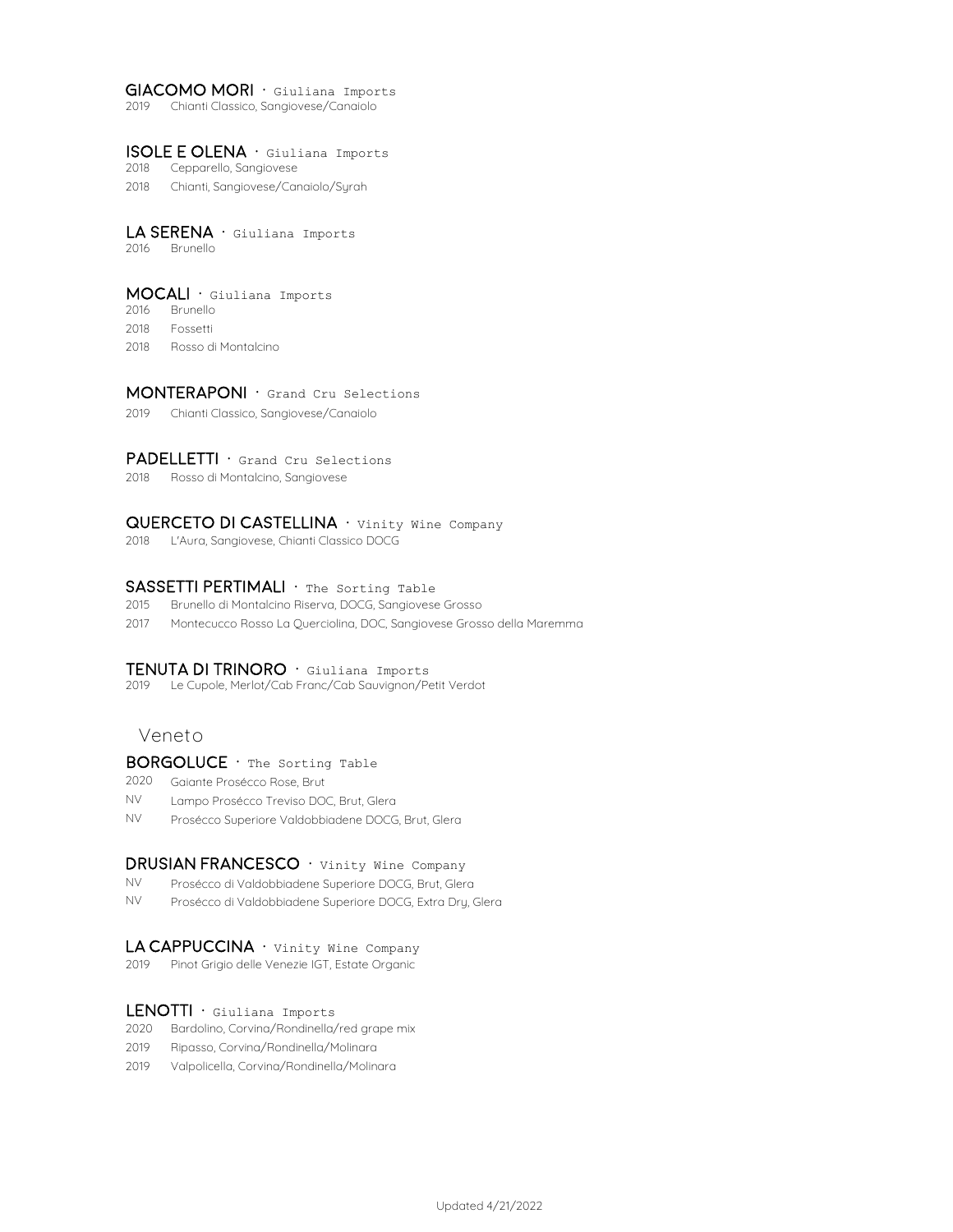- $PRA \cdot$  Giuliana Imports
- 2015 Amarone, Corvina/Corvinone/Rondinella/Oseleta
- 2020 Soave Otto, Garganega
- 2020 Valpolicella, Corvina/Corvinone/Rondinella/Oseleta

## **JAPAN**

## **Kobe**

DAIKOKU MASAMUNE SAKE · Sake One Junmai Daiginjo 'Infinite Beauty'

Junmai Genshu 'Infinite Strength'

Junmai Ginjo 'Infinite Wisdom'

## **Mexico**

**Valle de Guadalupe**

SOLAR FORTUN · La Competencia Imports

- 2019 Baya Baya Red, Cabernet/Petit Verdot
- 2020 Vina en Rosa, Mourvèdre

#### Vinsur · La Competencia Imports

2018 Reflejo, Petit Verdot/Syrah/Cabernet

## **Valle de la Grulla**

### PALAFOX · La Competencia Imports

- 2019 Blanco, Chenin Blanc
- 2019 Tinto, Tempranillo/Merlot/Cabernet

## **Valle de San Vincente**

#### CASA JIPI · La Competencia Imports

2020 Red, Nebbiolo 2020 Rose, Barbera

2020 White, Sauvignon Blanc

#### Vinicola OS · La Competencia Imports

2020 Vina Verraco, Syrah

## **NEW ZEALAND**

## **Marlborough**

#### Ant Moore

- 2019 Estate Pinot Noir
- 2021 Estate Sauvignon Blanc

#### SERESIN · The Sorting Table

2019 Sauvignon Blanc

#### Wai Wai

2021 Sauvignon Blanc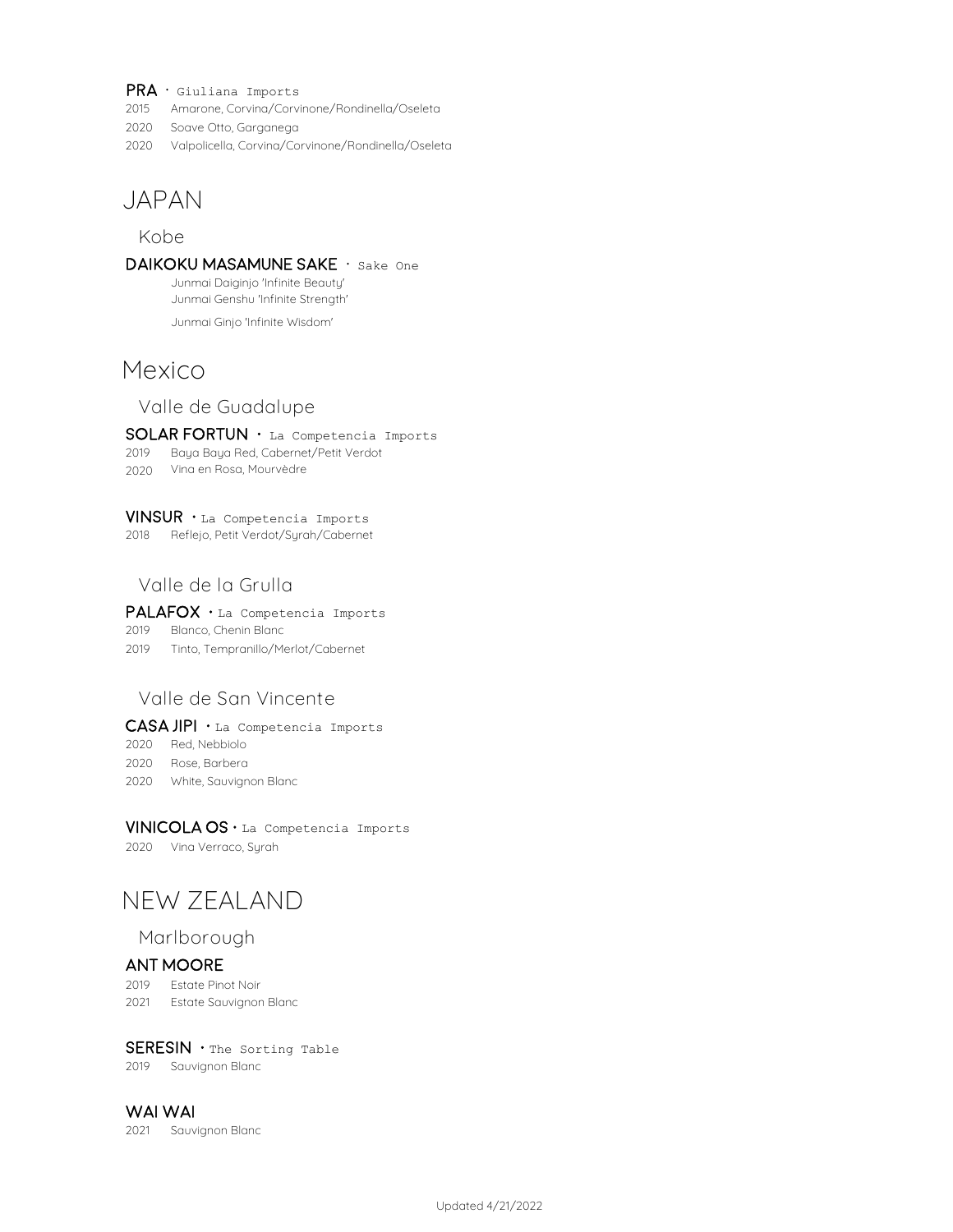# **PORTUGAL**

## **Bairrada**

#### NIEPOORT · Martine's Wines

2018 Lagar de Baixo Bairrada Tinto, Baga

- 2020 1.0L Nat Cool Tinto, Baga
- 2017 Vinhas Velhas Branco, Bical/Maria Gomes

## **Duoro**

### $NIEPOORT \cdot$  Martine's Wines

- 1997 Colheita Port, Touriga Nacional, Touriga Franca, Tinto Cão, Tinta Francisca/+more
- 2004 Colheita Port, Touriga Nacional, Touriga Franca, Tinto Cão, Tinta Francisca/+more
- NV Dry White Port
- NV 375ml 10 Years Old Tawny Port
- NV 10 Years Old Tawny Port
- NV 20 Years Old Tawny Port
- NV 30 Years Old Tawny Port
- 2016 Late Bottle Vintage Port
- 2019 Redoma Branco, Rabigato/Codega/Viosinho/+more
- 2018 Redoma Tinto, Tinta Amerela/Touriga Franca/Touriga National/Tinto Roriz
- NV Ruby Port, Touriga Nacional, Touriga Franca, Tinto Cão, Tinta Francisca/+more
- NV Tawny Port, Touriga Nacional, Touriga Franca, Tinto Cão, Tinta Francisca/+more
- 2019 Twisted Tinto, Touriga Franca/Touriga Nacional/Tinta Roriz/Tinta Amarela

## **Vinho Verde**

## NIEPOORT · Martine's Wines

2020 Docil Loureiro

# **SOUTH AFRICA**

## **Hemel-en-Aarde**

STORM · Broadbent Selections 2016 Vrede Pinot Noir

## **Paarl**

 $VILAFONTE \cdot$  Broadbent Selections

2019 Seriously Old Dirt, Malbec/Merlot/Cabernet Sauvignon/Cabernet Franc

## **Robertson Valley**

DEWETSHOF · Broadbent Selections 2021 Limestone Hill Chardonnay

## **Swartland**

## BADENHORST · Broadbent Selections

Caperitif Lot 10

- 2018 Family Collection Red Blend, Shiraz/Cinsault/Tinta Barocca/Grenache
- 2020 Secateurs Chenin Blanc
- 2019 Secateurs Red, Cinsault/Shiraz/Grenache
- 2020 Secaterus Rosé, Mourvedre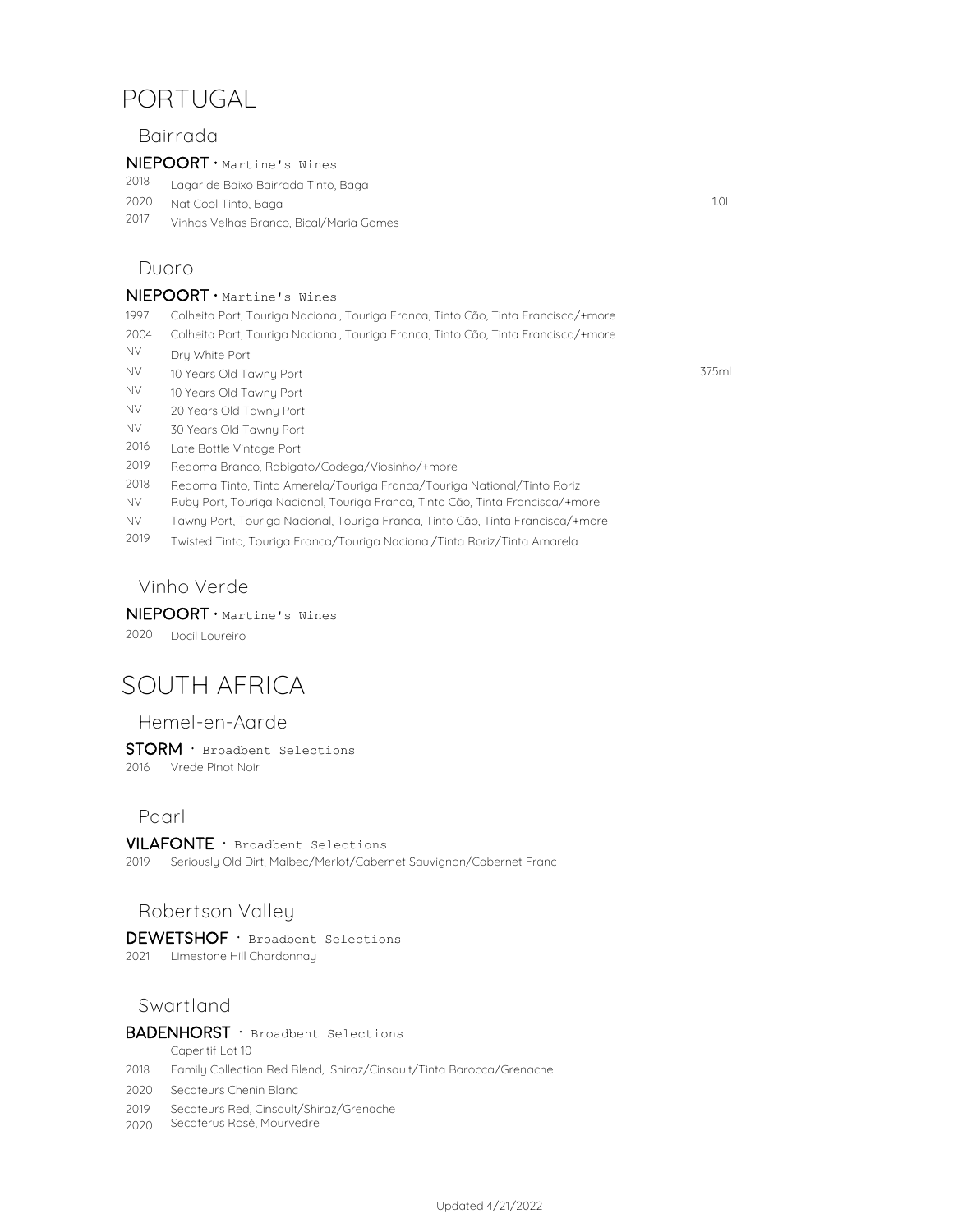#### THE CURATOR  $\cdot$  Broadbent Selections

2019 Red Blend, Shiraz/Cinsault/Mourvedre

2020 White Blend, Chenin Blanc/Viognier/Chardonnay

**Walker Bay**

BEAUMONT · Broadbent Selections 2021 Chenin Blanc, Bot River

# **SPAIN**

**Alicante**

SUBIDA · Giuliana Imports 2020 Subida Monastrell

## **Aragon**

BOTIJO · Valkyrie Selections 2020 Rojo, Garnacha, Valdejalón 2020 KEG Rojo, Garnacha, Valdejalón

## LECHUZA · Valkyrie Selections

2020 Old Vine Garnacha, Carinena DO

## **Castilla y Leon**

## LOSADA · The Sorting Table

2019 El Pajaro Rojo Mencia Bierzo, Mencia, D.O. Bierzo

## **Cataluna**

## HUGUET DE CAN FEIXES · The Sorting Table

2020 Blanc Seleccio, Parellada/Macabeo/Xarel-lo/Malvasia/Chardonnay, D.O. Cava/D.O. Penedes

#### PASANAU · The Sorting Table

2018 Ceps Nous Priorat, Garnacha/Mazuelo/Syrah, D.O.C. Priorat

## **Galicia**

A. TELLEIRA · The Sorting Table 2020 Godello Ribeiro

#### EIDOS DE PADRINAN  $\cdot$  The Sorting Table

2020 Albarino Rias Baixas

## **Getariako Txakolina**

## ROCA ALTXERRI · Valkyrie Selections

2020 Txakoli, Hondurrabi Zuri

` 2020 Txakoli Rose, Hondurrabi Beltza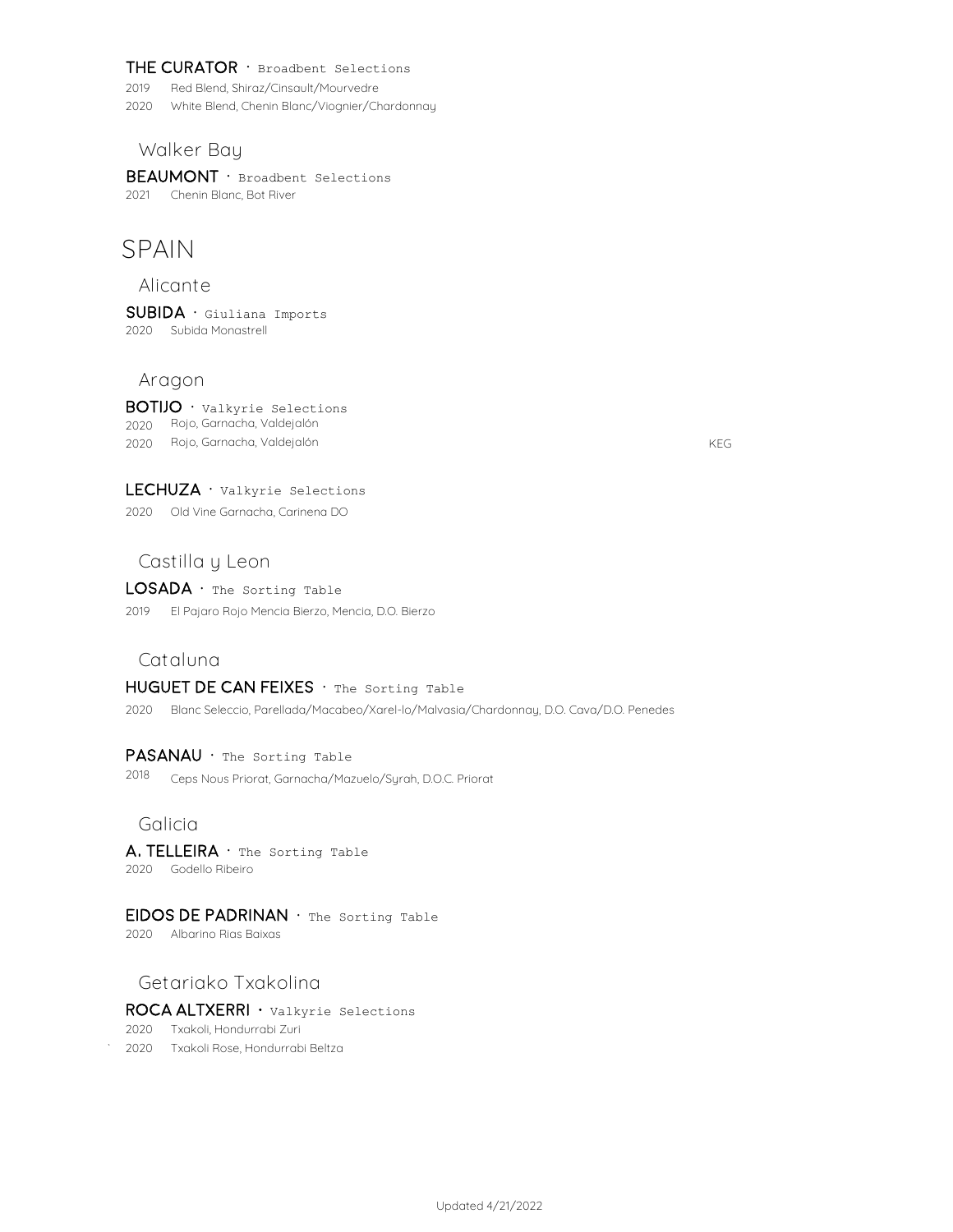## **La Rioja**

#### GOMEZ CRUZADO · Giuliana Imports

2019 Karman Rioja

#### Telmo Rodriguez - Bodegas Lanzaga · Valkyrie Selections

- 2018 Corriente, Tempranillo/Graciano/Garnacha, Rioja Alavesa
- 2020 LZ, Tempranillo/Graciano/Garnacha, Rioja Alavesa

#### $VINA COTERRO \cdot$  Valkyrie Selections

- 2016 Crianza, Tempranillo/Graciano/Garnacha, Rioja Alta
- 2015 Rioja Reserva, Tempranillo

## **Navarra**

## AZUL Y GARANZA · Valkyrie Selections

| 2020 | Naturaleza Salvaje Blanco, Garnacha Blanca |                  |
|------|--------------------------------------------|------------------|
| 2020 | Naturaleza Salvaje Tinto, Garnacha         |                  |
| 2020 | Rosado, Garnacha                           | 1.01             |
| 2021 | <b>Rose</b>                                | 1.0 <sub>L</sub> |
| 2020 | Salvaje Clarete, Garnacha/Garnacha Blanca  |                  |
| 2020 | Tempranillo                                | 1.0L             |
| 2020 | Viura                                      | 1.01             |
|      |                                            |                  |

## **Penedès**

## CAN SUMOI · Valkyrie Selections

- 2020 La Rosa, Sumoll/Parellada/Xarel·lo
- 2020 Perfum, Moscatel/Parellada/Macabeo
- 2019 Sumoll Garnatxa
- 2020 Xarello

## $MERCAT \cdot$  Valkyrie Selections

- NV Brut, Macabeo/Xarel·lo/Parellada
- NV Brut Nature, Macabeo/Xarel·lo/Parellada
- NV Brut Rosé, Macabeo/Xarel·lo/Parellada/Monastrell

#### RAVENTOS I BLANC · Valkyrie Selections

- 2017 De La Finca Brut Nature, Xarel·lo/Macabeo/Parellada, Conca del Riu Anoia
- 2019 De Nit Brut Rosé, Xarel·lo/Macabeo/Parellada/Monastrell, Conca del Riu Anoia
- 2018 l'Hereu Blanc de Blancs, Xarel·lo/Macabeo/Parellada, Conca del Riu Anoia
- 2014 Textures de Pedra Blanc de Noirs, Xarel.lo/Xarel.lo Vermell/Sumoll/Bastard Negre/Parellada

## **Rias Baixas**

#### NEBOA · Valkyrie Selections

- 2020 Albariño, Condado do Tea
- 2020 Keg Albariño, Condado do Tea

#### **Rueda**

## BODEGAS MENADE · Valkyrie Selections

2020 Verdejo